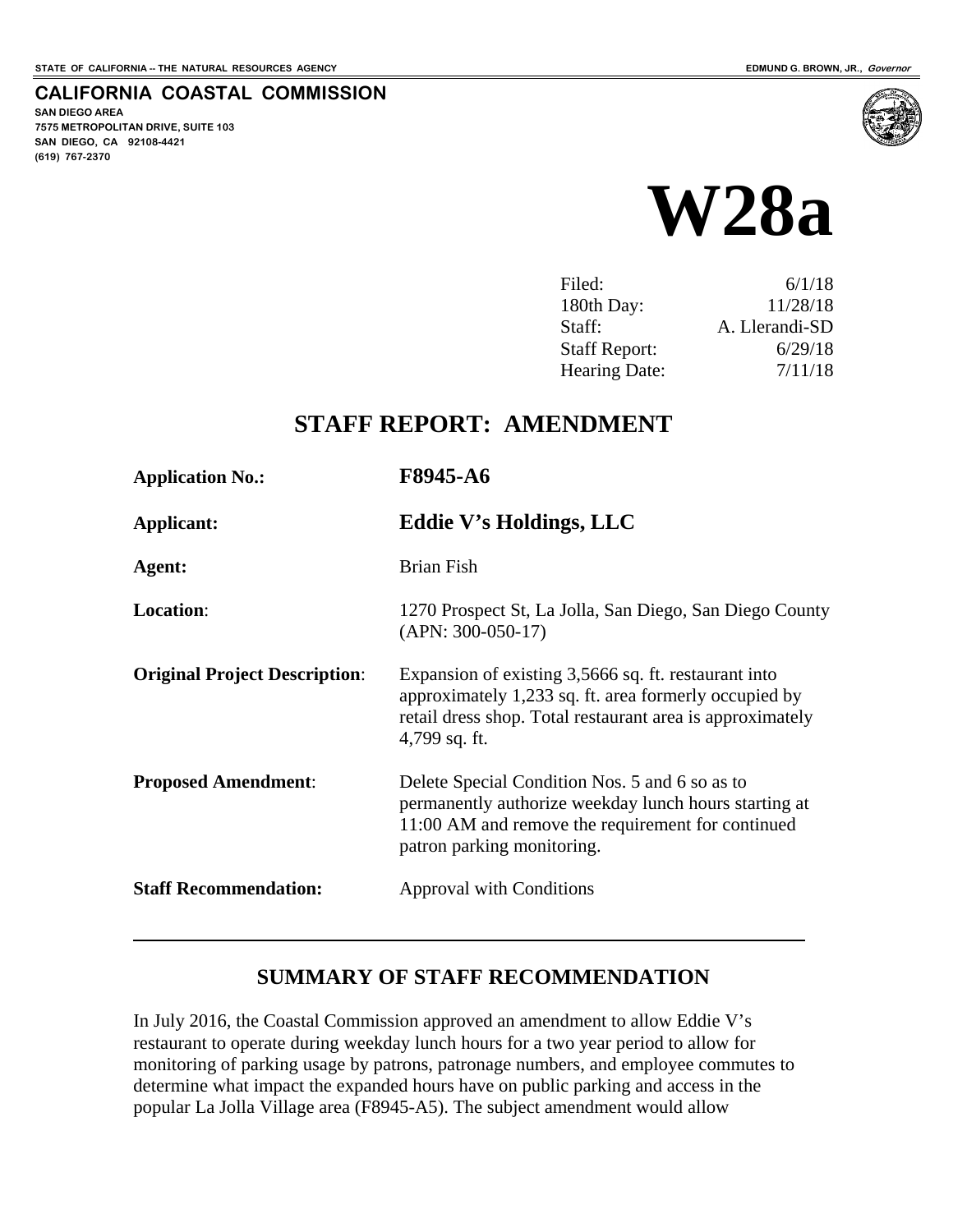permanent operation of weekday lunch starting at 11:00 AM and remove the requirement for monitoring.

The subject restaurant was previously the site of the Chart House restaurant in the La Jolla community of the city of San Diego, which over the decades underwent significant renovation, expansion, and reconstruction pursuant to Coastal Development Permit (CDP) Nos. F8945, F8945-A1, F8945-A2, and F8945-A3 and now operates as Eddie V's restaurant.

The project raises concerns regarding public access, namely the availability of parking for weekday lunch patrons, as the existing restaurant does not currently include or have the ability to provide any on-site parking and is located within an area where parking is severely constrained. The Commission has traditionally required restaurants to secure exclusive off-site parking because the competing commercial and office uses that utilize the existing parking supply, particularly during weekdays, can impact the availability of parking for public and visitor-serving uses. Thus, prior to F8945-A5, the Commission limited the hours of operation for Eddie V's restaurant to weeknight and most of the day on weekends and holidays, when those competing uses are closed and parking is more readily available for patrons.

In the case of the proposed lunch time operation, the restaurant currently has 27 off-site parking spaces secured for weeknights, weekend, and holiday uses secured pursuant to past CDP amendments. As required in CDP Amendment No. F8945-A5, the applicant secured 14 off-site parking spaces in a nearby surface lot during weekday lunchtime hours. While this is less than the 27 spaces currently required to accommodate restaurant patrons for evenings and holidays, patron surveys during the two-year trial period showed lower demand on weekdays during lunch hours, with a mix of patrons walking or carpooling from nearby residences and offices as well as out-of-area tourists and visitors.

In the proposed amendments, Eddie V's is seeking to delete Special Condition No. 5, which limited the weekday lunch hours authorization to two years, and Special Condition No. 6, which required implementation of a monitoring program to monitor parking use by weekday lunch patrons. The applicant is still proposing to secure and offer the 14 off-site parking spaces for use by weekday lunch patrons. However, to maximize their usage by lunch patrons and in turn minimize potential impacts to public parking and access to the greatest extent feasible, this amendment as conditioned would prohibit the charging of a fee to patrons utilizing the secured off-street parking to lessen the likelihood of patrons using the free street parking and displacing non-patron coastal visitors. Besides the requested changes to the two special conditions above, the proposed project is consistent with all previous special conditions and deed restrictions in effect on the subject site and will not expand the existing building footprint or height of the subject structure. Allowing the expanded weekday lunch hours is thus not expected to result in substantial adverse impacts to public access in this popular coastal community.

Therefore, Commission staff is recommending several special conditions. **Special Condition No. 1** would require that 14 exclusive parking spaces be provided during the weekday lunch hours approved in this permit. **Special Condition No. 2** requires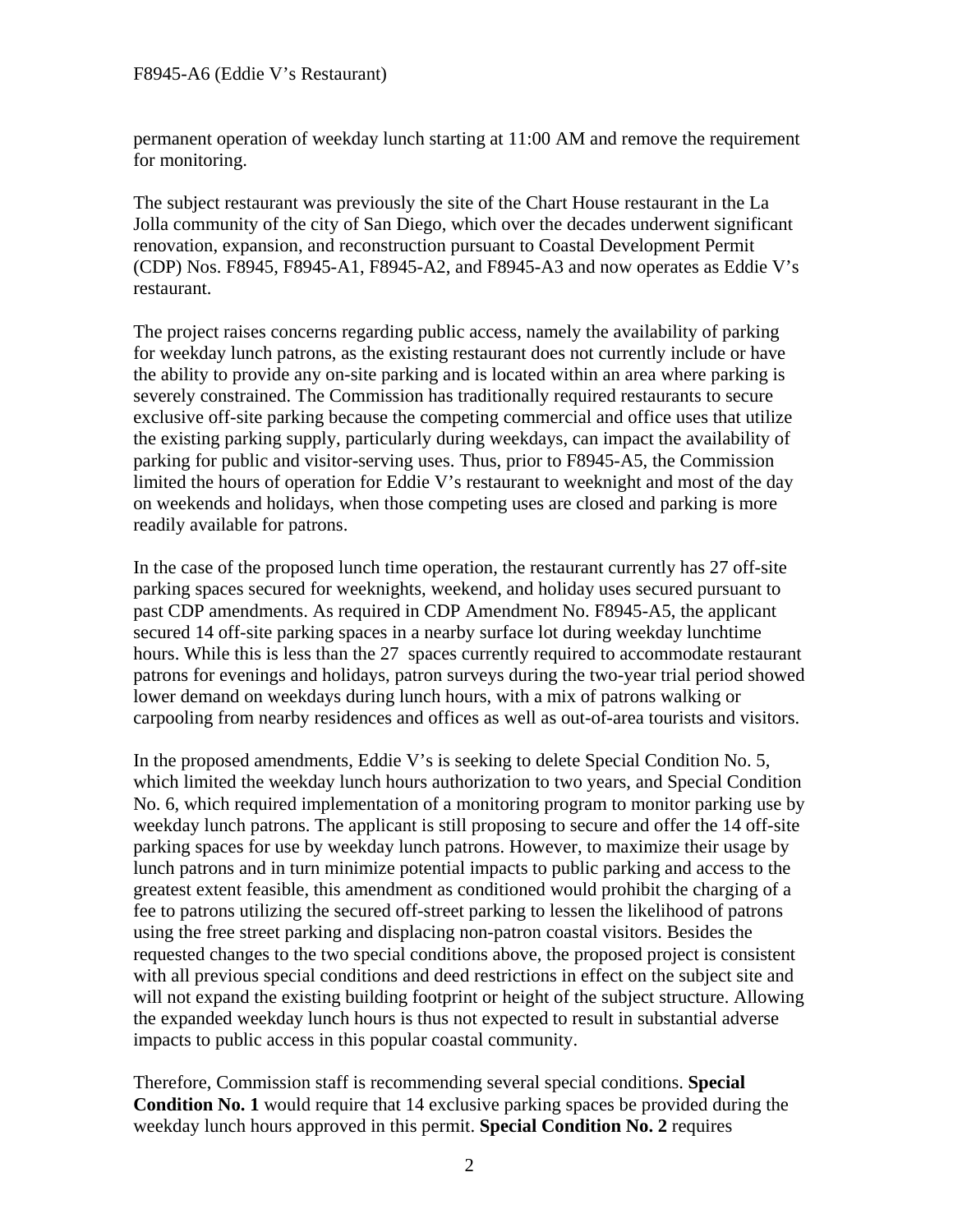sufficient signage identifying the location of parking currently required for Eddie V's other hours of operation, as well as the specific spaces being reserved for Eddie V's patrons. **Special Condition No. 3** makes clear that all prior special conditions not specifically modified in this permit amendment are still in effect. **Special Condition Nos. 4** permits Eddie V's restaurant to operate for weekday lunch hours starting at 11:00 AM. **Special Condition Nos. 5** and **6**, which limited the weekday lunch hours to a two-year period and required parking monitoring, respectively, shall be deleted. **Special Condition No. 5** shall be replaced with a requirement to record this permit and its related amendments against the subject property to ensure that the conditions run with the land and provide proper notice to any future successors in interest.

Commission staff recommends **approval** of coastal development permit amendment F8945-A5 as conditioned.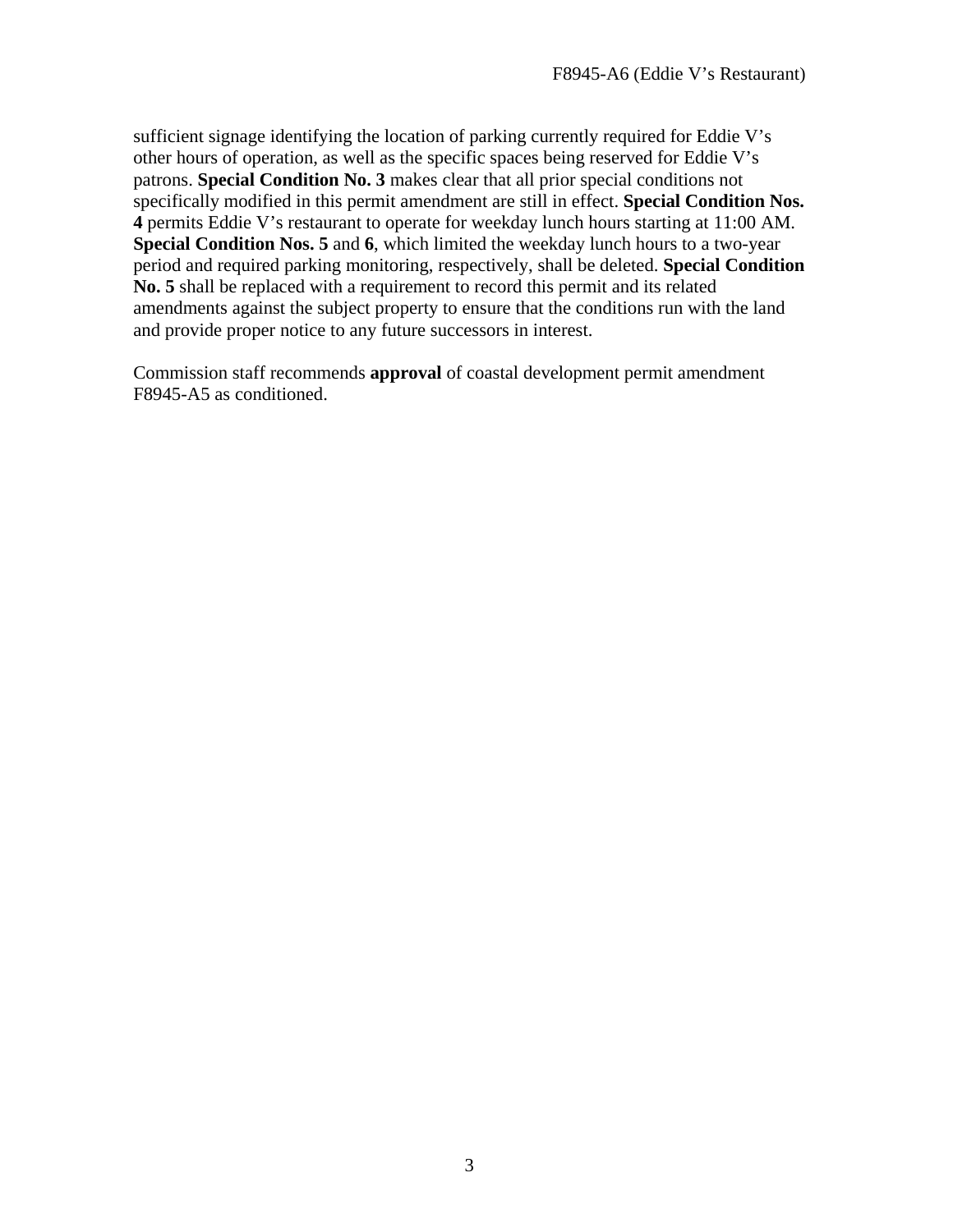# **TABLE OF CONTENTS**

## **APPENDICES**

[Appendix A – Conditions of Approval](#page-15-0) [Appendix B – Substantive File Documents](#page-26-0)

## **EXHIBITS**

[Exhibit 1 – Vicinity Map](https://documents.coastal.ca.gov/reports/2018/7/W28a/W28a-7-2018-exhibits.pdf) [Exhibit 2 – Aerial Map](https://documents.coastal.ca.gov/reports/2018/7/W28a/W28a-7-2018-exhibits.pdf) [Exhibit 3 – Signage Proposal](https://documents.coastal.ca.gov/reports/2018/7/W28a/W28a-7-2018-exhibits.pdf)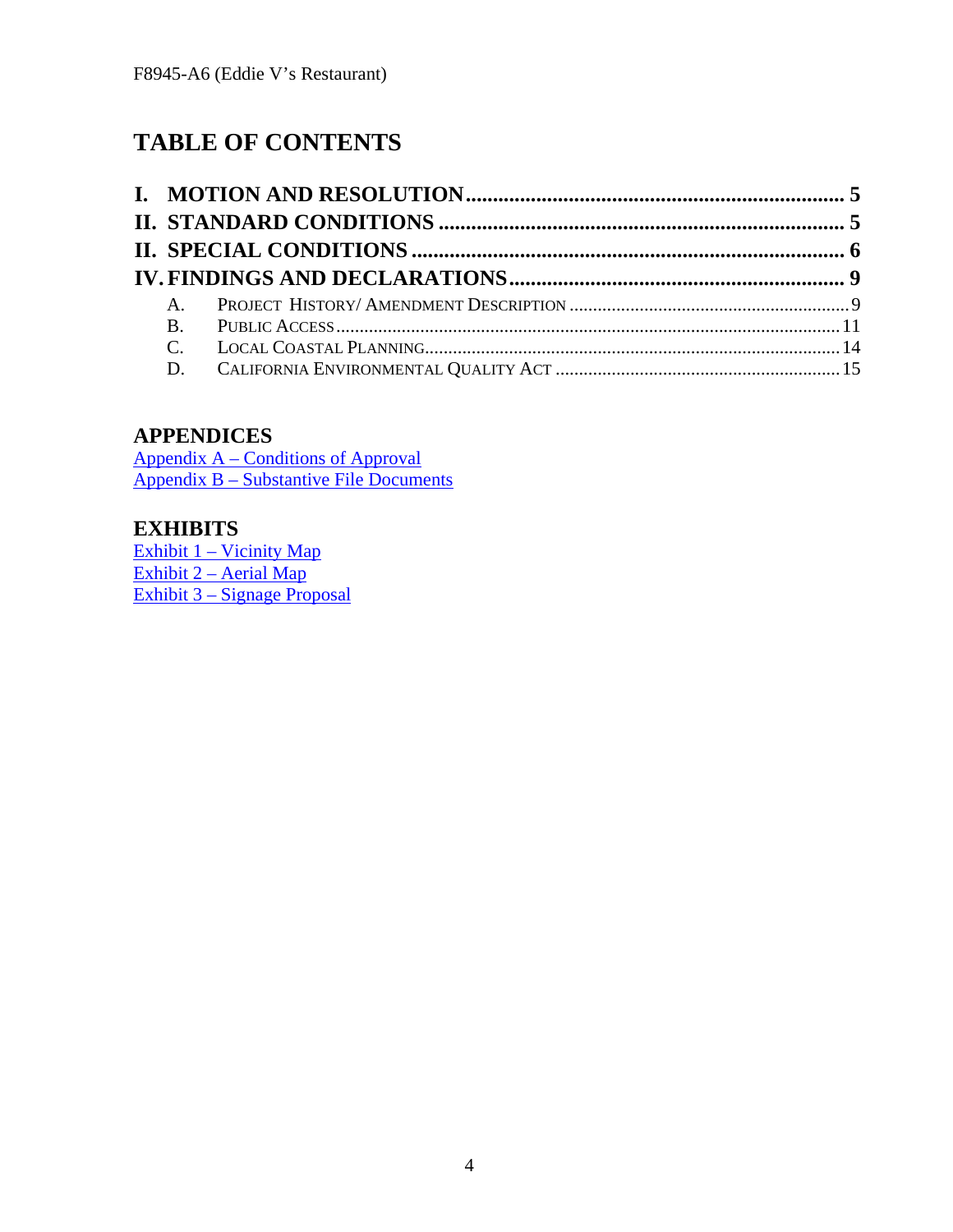## <span id="page-4-0"></span>**I. MOTION AND RESOLUTION**

#### **Motion:**

*I move that the Commission approve the proposed amendment to Coastal Development Permit Application No. F8945 subject to the conditions set forth in the staff recommendation.* 

Staff recommends a **YES** vote on the foregoing motion. Passage of this motion will result in conditional approval of the amendment and adoption of the following resolution and findings. The motion passes only by affirmative vote of a majority of the Commissioners present.

#### **Resolution:**

*The Commission hereby approves coastal development permit amendment F8945- A6 and adopts the findings set forth below on grounds that the development as amended and conditioned will be in conformity with the policies of Chapter 3 of the Coastal Act and will not prejudice the ability of the local government having jurisdiction over the area to prepare a Local Coastal Program conforming to the provisions of Chapter 3. Approval of the permit complies with the California Environmental Quality Act because either 1) feasible mitigation measures and/or alternatives have been incorporated to substantially lessen any significant adverse effects of the development on the environment, or 2) there are no further feasible mitigation measures or alternatives that would substantially lessen any significant adverse impacts of the development on the environment.*

NOTE: Appendix A, attached, includes all standard and special conditions that apply to this permit, as approved by the Commission in its original action and modified and/or supplemented by all subsequent amendments, including this amendment no. F8945-A6. All of the Commission's adopted special conditions and any changes in the project description proposed by the applicant and approved by the Commission in this or previous actions continue to apply in their most recently approved form unless explicitly changed in this action. New conditions and modifications to existing conditions imposed in this action on amendment no. F8945-A6 are shown in the following section. Within Appendix A, changes to the previously approved special conditions are also shown in strikeout/underline format. This will result in one set of adopted special conditions.

## **II. STANDARD CONDITIONS**

This permit is granted subject to the following standard conditions:

1. **Notice of Receipt and Acknowledgment**. The permit is not valid and development shall not commence until a copy of the permit, signed by the permittee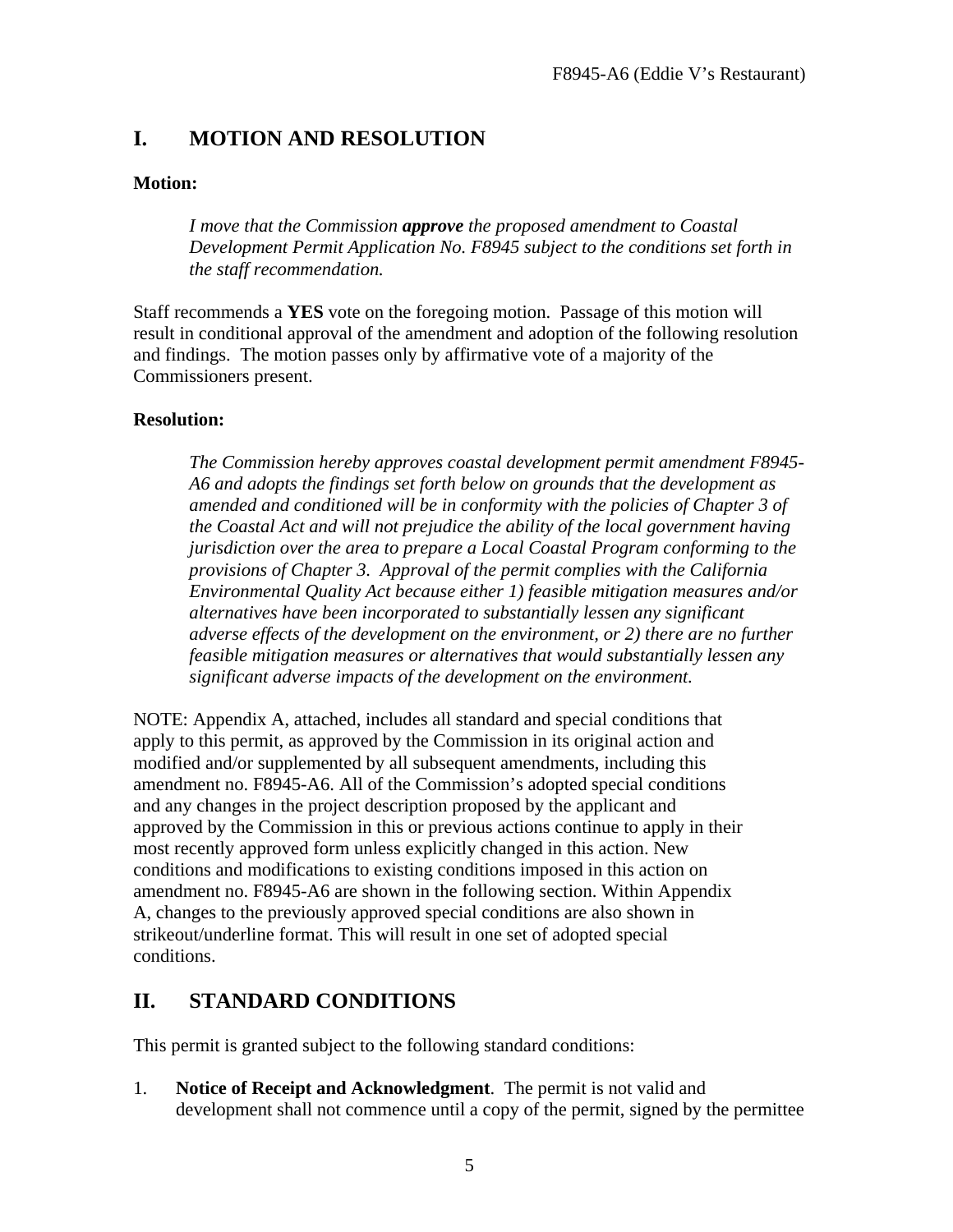or authorized agent, acknowledging receipt of the permit and acceptance of the terms and conditions, is returned to the Commission office.

- 2. **Expiration.** If development has not commenced, the permit will expire two years from the date on which the Commission voted on the application. Development shall be pursued in a diligent manner and completed in a reasonable period of time. Application for extension of the permit must be made prior to the expiration date.
- 3. **Interpretation.** Any questions of intent of interpretation of any condition will be resolved by the Executive Director or the Commission.
- 4. **Assignment.** The permit may be assigned to any qualified person, provided assignee files with the Commission an affidavit accepting all terms and conditions of the permit.
- 5. **Terms and Conditions Run with the Land.** These terms and conditions shall be perpetual, and it is the intention of the Commission and the permittee to bind all future owners and possessors of the subject property to the terms and conditions.

## <span id="page-5-0"></span>**III. SPECIAL CONDITIONS**

This permit is granted subject to the following special conditions:

- 1. [Amended Special Condition No. 1 of F8945-A5] Off-Site Parking. **PRIOR TO ISSUANCE OF THE COASTAL DEVELOPMENT PERMIT AMENDMENT**, the applicant shall submit to the Executive Director for review and written approval, a La Jolla Planned District Joint Use Parking Agreement or other agreement that conforms to the La Jolla PDO requirements for joint use parking for the provision of 14 off-site parking spaces during weekday lunch hours. Said parking agreement shall provide that the proposed off-site parking spaces are located within ¼ mile of Eddie V's restaurant, and are provided exclusively for use by Eddie V's restaurant during weekday lunch hours of operation (applicant must demonstrate the proposed off-site parking spaces are not currently required for any other use or business). A parking fee may not be charged to the patrons utilizing the required off-site parking lots or, if a charge is levied by the off-site operator, Eddie V's must reimburse the patron the complete fee amount through validation or similar means.
- 2. [Amended Special Condition No. 2 of F8945-A3] Sign Plan. **PRIOR TO THE ISSUANCE OF THE COASTAL DEVELOPMENT PERMIT AMENDMENT**, the applicant shall submit to the Executive Director a plan for signage related to the location of the off-site parking. Signage shall be installed on the Eddie V's restaurant site directing the public to the location of the off-site parking. Signage shall also be installed at the parking lot where the off-site parking is proposed to be located identifying the hours and use of the lot for Eddie V's patrons. All the abovedescribed signage at Eddie V's restaurant shall consist of monument or wall signs only. No tall, free-standing pole or roof signs shall be allowed except at the off-site parking location and only if deemed necessary and sufficient by the Executive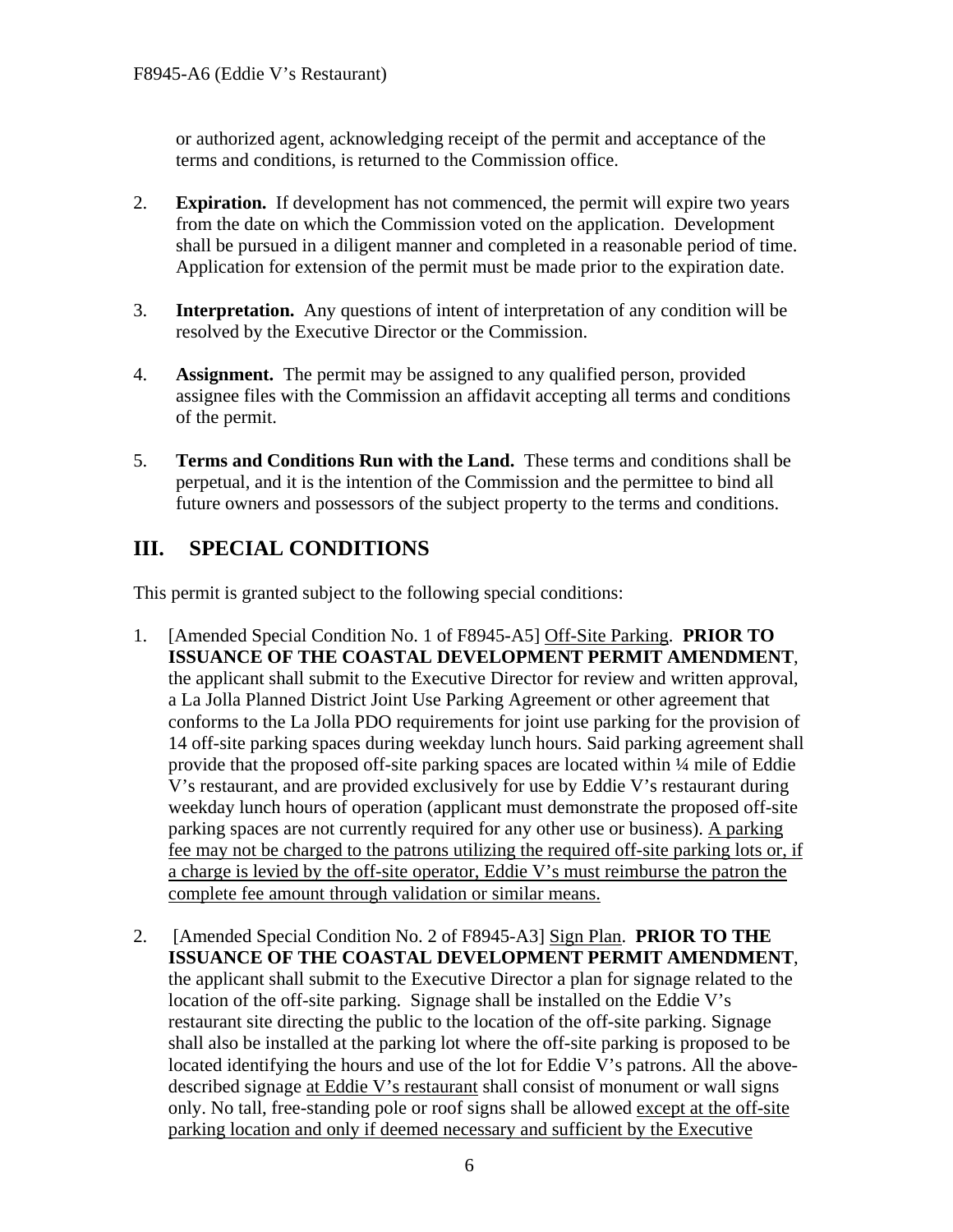Director. Said plans shall be subject to the review and written approval of the Executive Director.

The permittee shall undertake the development in accordance with the approved plans. Any proposed changes to the approved plans shall be reported to the Executive Director. No changes to the plans shall occur without a Coastal Commission approved amendment to this coastal development permit unless the Executive Director determines that no amendment is legally required.

- 3. **Prior Conditions of Approval.** All prior conditions of approval of coastal development permit No. F8945, F8945-A1, F8945-A2, F8945-A3, and F8945-A5 not specifically revised herein, shall remain in full force and effect.
- 4. **Hours of Operation.** The restaurant/lounge is authorized to be open for business evenings and lunch hours 7 days a week. On weekdays, lunch hours shall start no earlier than 11:00 AM. The total operating square footage during weekday lunch hours within the Eddie V's leasehold shall be no more than 4,400 square feet.
- 5. **Time Limit.** This permit amendment shall be in effect for a period of two (2) years from the date of Commission approval, during which time the applicant may operate during weekday lunch hours, beginning at 11:00 AM. Should the applicant wish to continue operating during weekday lunch hours beyond the two-year period of this permit, an amendment must be approved and issued by the Coastal Commission prior to the expiration of this permit authorization period.

#### **Deed Restriction.** PRIOR TO THE ISSUANCE OF THIS COASTAL

DEVELOPMENT PERMIT, the permittee shall submit to the Executive Director for review and written approval documentation demonstrating that the permittee has executed and recorded against the parcel(s) governed by this permit a deed restriction, in a form and content acceptable to the Executive Director: (1) indicating that, pursuant to the permit, the California Coastal Commission has authorized development on the subject property subject to the terms and conditions that restrict the use and enjoyment of that property, and (2) imposing the special conditions of this permit as covenant, conditions, and restriction on the use and enjoyment of the property. The deed restriction shall include a legal description of the entire parcel or parcels governed by this permit. The deed restriction shall also indicate that, in the event of an extinguishment or termination of the deed restriction for any reason, the terms and conditions of this permit shall continue to restrict the use and enjoyment of the subject property so long as either this permit or the development it authorizes, or any part, modification or amendment thereof, remains in existence or with respect to the subject property.

6. **Monitoring Plan.** PRIOR TO ISSUANCE OF THIS COASTAL DEVELOPMENT PERMIT AMENDMENT, the applicant shall submit for Executive Director review and written approval a monitoring plan that shall document, at a minimum, the following information: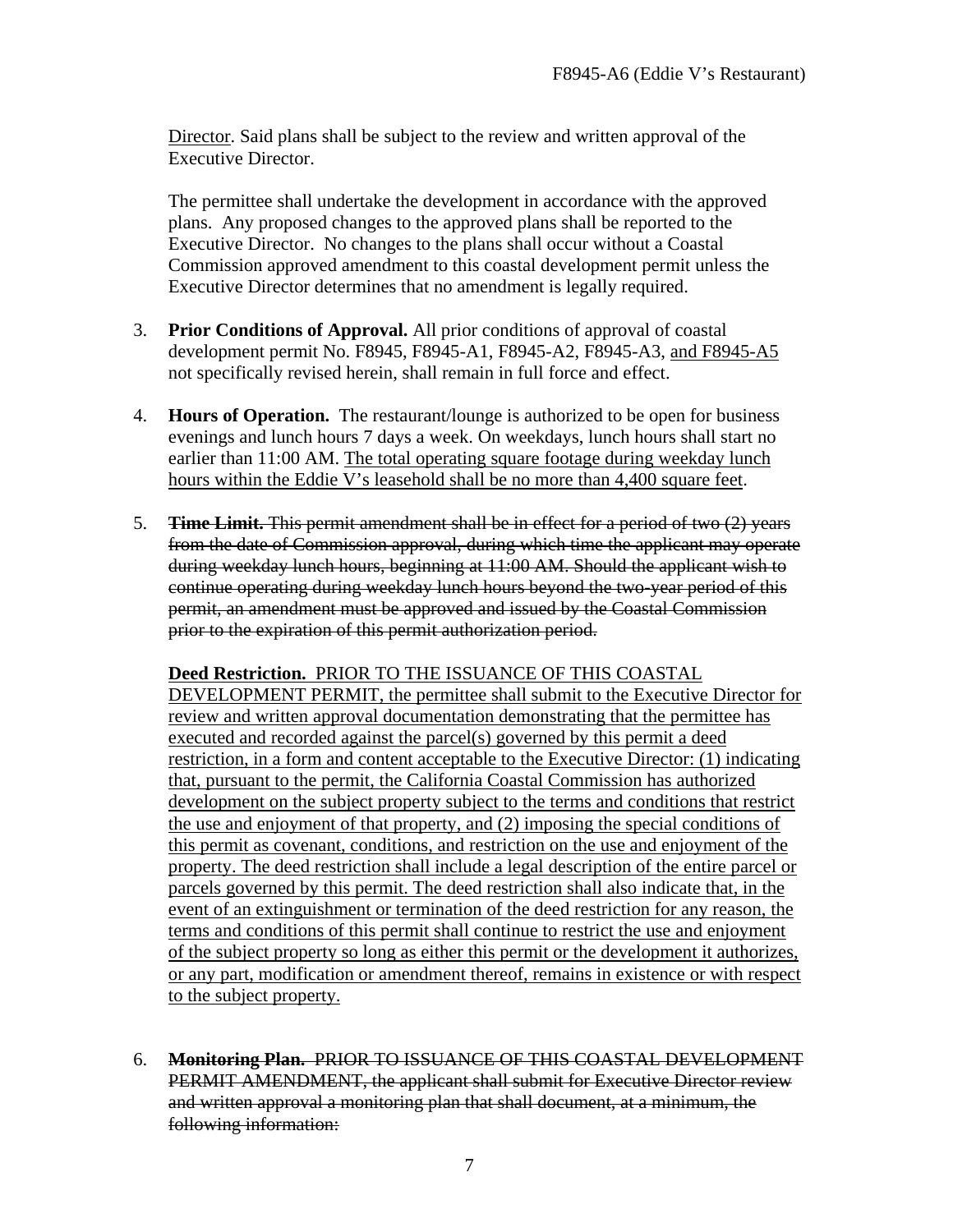- a. The exact hours of operation during weekday lunch periods;
- b. The total amount of restaurant square footage being operated each weekday lunch period;
- c. The total number of patrons visiting Eddie V's during weekday lunch hours between 11:00 AM and 5:00 PM on every Friday;
- d. The usage rate of the 14 off-site parking spaces, and any observation of patrons using street parking, during weekday lunch hours between 11:00 AM and 5:00 PM on every Friday;
- e. The total number of employees working at Eddie V's during weekday lunch hours between 11:00 AM and 5:00 PM on every Friday;
- f. The manner in which the weekday lunch employees reached Eddie Vs and, if driving, where they parked;
- g. Documentation of any reimbursement offered by Eddie V's to employees as incentive to utilize alternate transit and, if not, whether the employees would utilize such incentives;
- h. A survey of patron parking usage;
- i. Provisions for the submittal of a report to the Executive Director of the Coastal Commission on June  $1<sup>st</sup>$  two years after the date of Commission approval of this CDP. The report shall summarize the data collected above and provide analysis of trends or parking deficiencies or surpluses noted.

The applicant shall undertake the development in accordance with the approved plans. Any proposed changes to the approved plans shall be reported to the Executive Director. No changes to the plans shall occur without a Coastal Commission-approved amendment to this coastal development permit unless the Executive Director determines that no amendment is legally required.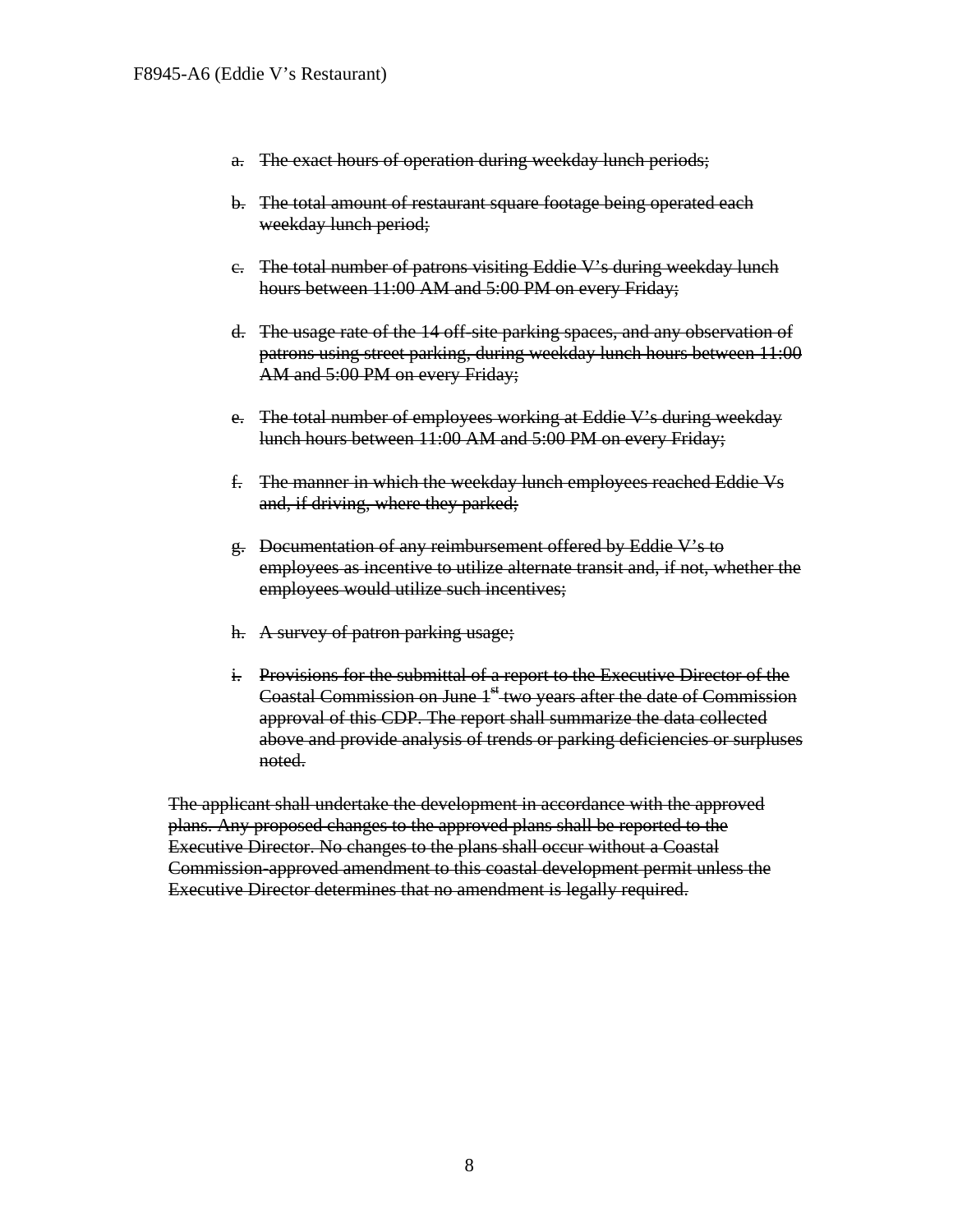## <span id="page-8-0"></span>**IV. FINDINGS AND DECLARATIONS**

### <span id="page-8-1"></span>**A. PROJECT HISTORY/ AMENDMENT DESCRIPTION**

The amendment proposes to make permanent the weekday lunch service hours of Eddie V's Restaurant in La Jolla, currently authorized on a temporary basis by CDP Amendment F8945-A5. In line with weekday lunch operations over the previous two years, only 4,400 sq. ft. of the restaurant would be used for weekday lunch services. The existing restaurant, previously known as the Charthouse, is located in a structure constructed prior to the effective certification of the Coastal Act, and has been subsequently renovated and expanded over the decades pursuant to CDP Nos. F8945, F8945-A1, F8945-A2, and F8945-A3. The permits included special conditions regarding the parking requirements for the restaurant, deed restrictions, signage for parking and an adjacent public access stairway, landscaping, and construction staging and storing. Currently, the subject restaurant consists of approximately 7,277 sq. ft. of gross floor restaurant area and 27 off-site parking spaces contracted in a nearby parking garage. In July 2016, the Coastal Commission approved CDP Amendment No. F8945-A5 granting a two-year trial period for Eddie V's to use 4,400 sq. ft. of restaurant to offer weekday lunch hours starting no earlier than 11:00 AM. The approved amendment did not change the size or footprint of the restaurant, and required that Eddie V's secure 14 off-site parking spaces and conduct patron parking monitoring. The subject amendment request similarly would not result in any physical changes to the structure, but would permanently allow the use of 4,400 sq. ft. of the restaurant to be operated during weekday lunch hours.

Eddie V's Restaurant is located within 300 feet of the coast, on a sloping site that consists of three lots (Lots 30-32) which are bounded by Prospect Street to the southeast and Coast Boulevard to the northwest. The restaurant is largely situated on Lot 32 with a portion of the restaurant extending towards the south onto Lot 31 of the site. The Green Dragon Colony residences previously existed at the far northern portions of Lots 30 and 31 of the subject site, along Coast Boulevard. This part of the subject site currently remains vacant and undeveloped, though three new detached single family residences have been approved by past Commission action and are slated for construction in the future.

Coast Boulevard is the first public road paralleling the sea and a popular shoreline access route. Due to the configuration of the coastal bluffs and shoreline in this area, the ocean is northwest of the subject site. The site is located in the commercial core area ("Village") of downtown La Jolla in the city of San Diego, which is a major visitor destination point. The restaurant is located in a split-level structure (three levels) that contains retail and restaurant leaseholds, with its upper level fronting on Prospect Street, and the rear dining area overlooking Ellen Scripps Browning Park, La Jolla Cove, La Jolla Caves, and Goldfish Point to the west. The retail spaces are located at a lower level of the structure.

In 1981, the Regional Commission approved CDP No. F9655 for the replacement of a portion of the restaurant (1,233 sq. ft.) that was destroyed by a fire and a 391 sq. ft.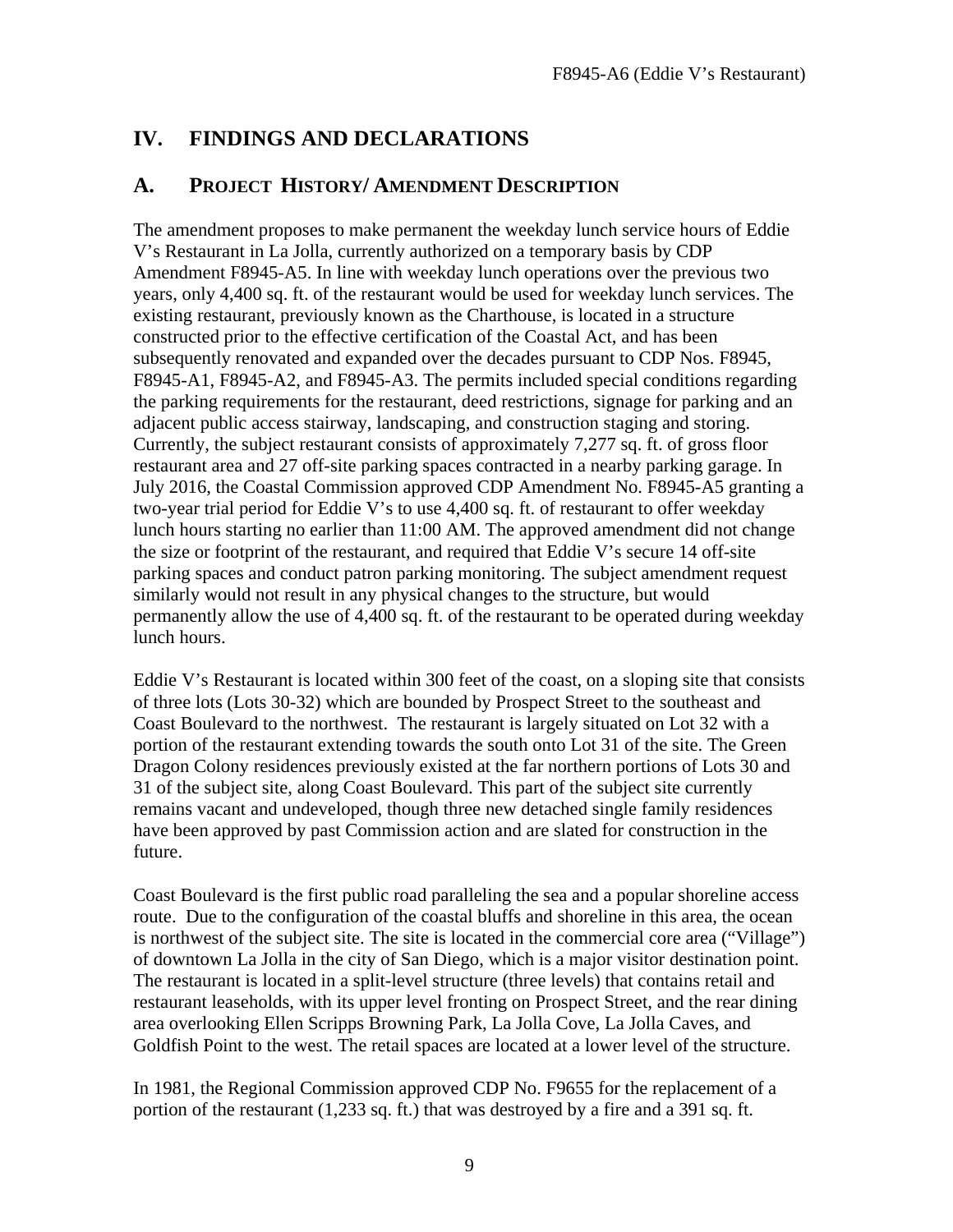addition. Because the proposed expansion exceeded the square footage of the destroyed portion of the restaurant by more than ten percent, the replacement and addition did not qualify for an exemption from permitting requirements pursuant to Section  $30610(g)$  of the Coastal Act. That permit was subsequently appealed by the Sierra Club and the project was approved pursuant to CDP No. A-93-81 in May 1981. However, because the applicant did not comply with the prior to issuance conditions of the permit, the permit was not issued and subsequently expired.

Pursuant to CDP No. F8945, a 1,233 sq. ft. addition was permitted to the then existing 3,566 sq. ft. two-level restaurant for a total floor area of 4,799 sq. ft. No requirement for parking was required associated with the expansion because the Commission determined that the expansion would not result in a significant increase in intensity of use of the site beyond that of the existing restaurant. Specifically, the Commission found that the existing restaurant (prior to the expansion) contained 31 tables for dining and cocktails. After the proposed expansion, the restaurant would have 33 tables, which was not deemed a significant increase. In addition, because the Chart House was only proposing to be open in the evening hours after 5:30 PM, the Commission found that the parking supply in the area was adequate to accommodate both restaurant patrons and visitors to the shoreline, who are more likely to visit the area during daylight hours.

CDP amendment Nos. F8945-A1 and F8945-A2 were submitted simultaneously in 2002 to address unpermitted development that had occurred, as well as to provide for improvements to the available public parking supply for the subject restaurant. F8945-A1 was for after-the-fact approval of 1,768 sq. ft. additions to the three-level restaurant and a reduction in height to 30 feet (of a small area of the addition) and reservation of 9 off-site parking spaces in an existing parking lot for the use of the restaurant. F8945-A2 involved an amendment to construct 2,760 sq. ft. of additional floor area to the southeastern side at the main level of the existing restaurant, resulting in a total square footage of 9,327 sq. ft. (including restaurant and retail space). F8945-A2 also allowed for construction of a 535 sq. ft. dining deck at the western portion of the main level of the restaurant and a 724 sq. ft. outdoor dining deck at the upper level of the restaurant. As part of F8945-A2, the applicant submitted a deed restriction stipulating that a public vertical accessway along the east side of the site would remain open to the public and that 14 off-site parking spaces for the proposed new addition would be provided in a parking garage across the street.

F8945-A3 was approved by the Commission in November 2011 to convert 710 sq. ft. of roof space into dining space and provide 4 additional parking spaces, for a total of 27 offsite parking spaces. F8945-A3 also required a signage program be installed on and offsite to direct patrons to exclusive Eddie V's Restaurant parking, which in turn was reserved by recorded Joint Use Parking Agreements as required in that amendment and conforming to the requirements of the certified La Jolla Planned District Ordinance.

CDP Amendment No. F8945-A5 (which was originally F8945-A4 before being withdrawn and resubmitted) amended Special Condition No. 4 of CDP Amendment No. F8945-A3, which states: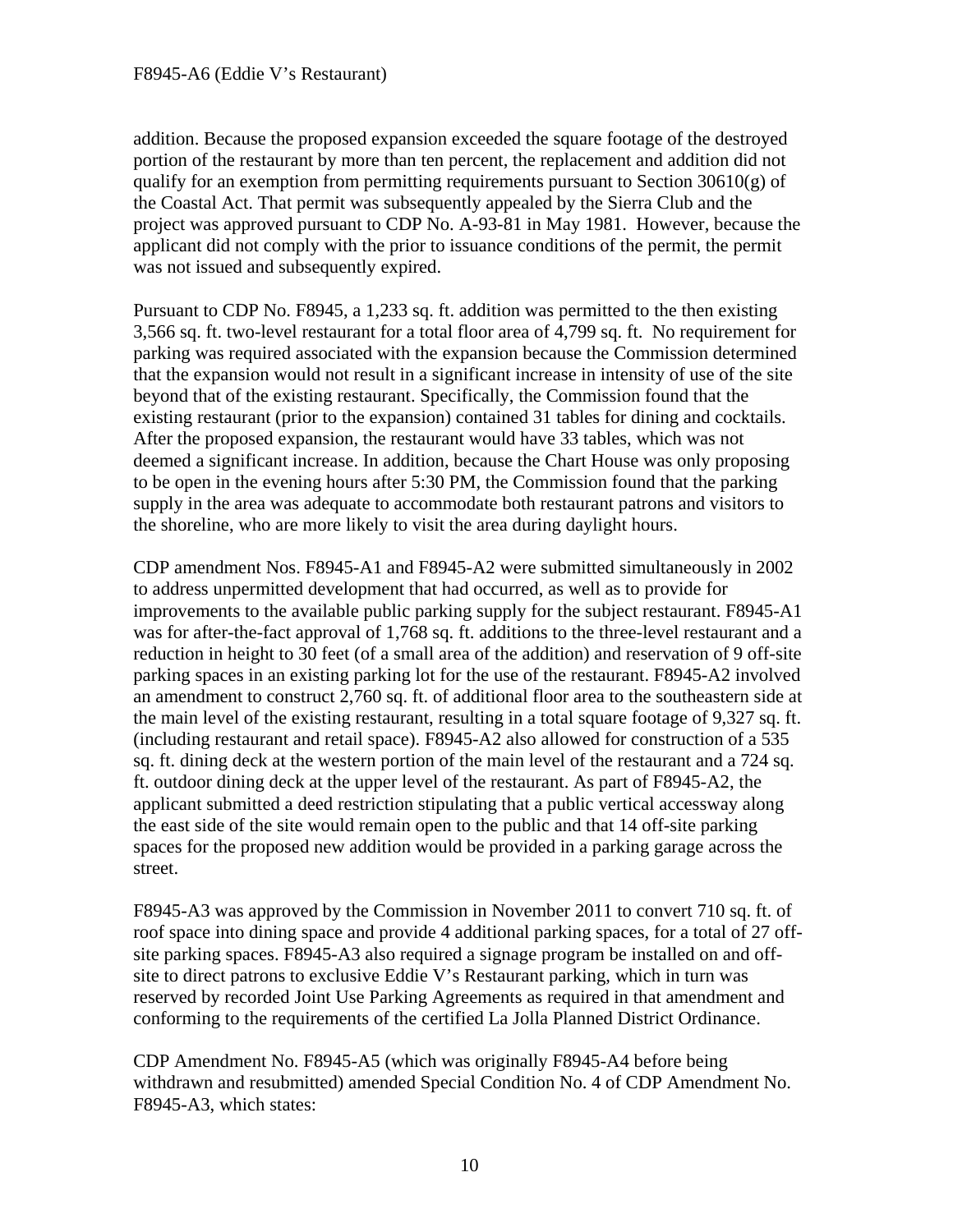4. Hours of Operation: The restaurant/lounge is authorized to be open for business evenings 7 days of the week, however, shall only open for lunch on weekends and holidays.

The previous amendment revised this special condition to allow Eddie V's to be open for business during weekday lunch hours, starting at 11:00 AM. As a condition of that amendment, Eddie V's was granted a two-year trial with a requirement to secure 14 offsite parking customer parking spaces and related patron parking monitoring (conducted through patron surveys) to gauge what impacts, if any, the weekday lunch hours were having on overall public parking. Upon a showing by the surveys that the weekday lunch hours were not having a substantial adverse impact as the majority of patrons were either already coming from elsewhere in La Jolla or coming to La Jolla for reasons other than just lunch at Eddie V's, the restaurant is now applying for this subject amendment to make the use of 4,400 sq. ft. of the restaurant for weekday lunch hours permanent.

The City of San Diego has a certified LCP and has been issuing coastal development permits in La Jolla since 1988. However, because the subject application is an amendment to a Coastal Commission-issued CDP, the Commission has jurisdiction over the proposed amendment. The standard of review is the certified La Jolla-La Jolla Shores LCP Land Use Plan Addendum, the La Jolla Planned District Ordinance and the certified Land Development Code.

## <span id="page-10-0"></span>**B. PUBLIC ACCESS**

The La Jolla-La Jolla Shores LCP Addendum contains the following policies addressing protection of public access, which state, in relevant part:

*La Jolla's relationship to the sea should be maintained. Existing physical and visual access to the shoreline and ocean should be protected and improved.* 

*New development should not prevent or unduly restrict access to beaches or other recreational areas*

 *The maximum use and enjoyment of La Jolla's shoreline is dependent upon adequate public access. Major recreational areas include La Jolla Shores Beach, Ellen Scripps Park, Coast Boulevard Park, ….* 

The certified La Jolla-La Jolla Shores LCP states, "a key component of adequate access is maintenance of existing facilities, including stairways, pathways, and parking areas." The La Jolla PDO contains detailed requirements concerning the provision of parking, in the case of restaurants requiring one parking space for every 200 sq. ft. of gross floor area (including outdoor dining). Past Commission action on development in the downtown La Jolla area has recognized that parking shortages and traffic circulation congestion are well documented (ref. CDP Nos. 6-83-433, 6-84-6, 6-84-219, 6-84-277). The area continues to be a highly popular tourist and visitor-destination area and parking is commonly in high demand by both patrons of local businesses and visitors to the adjacent coastline. When new development does not provide adequate parking to serve demand for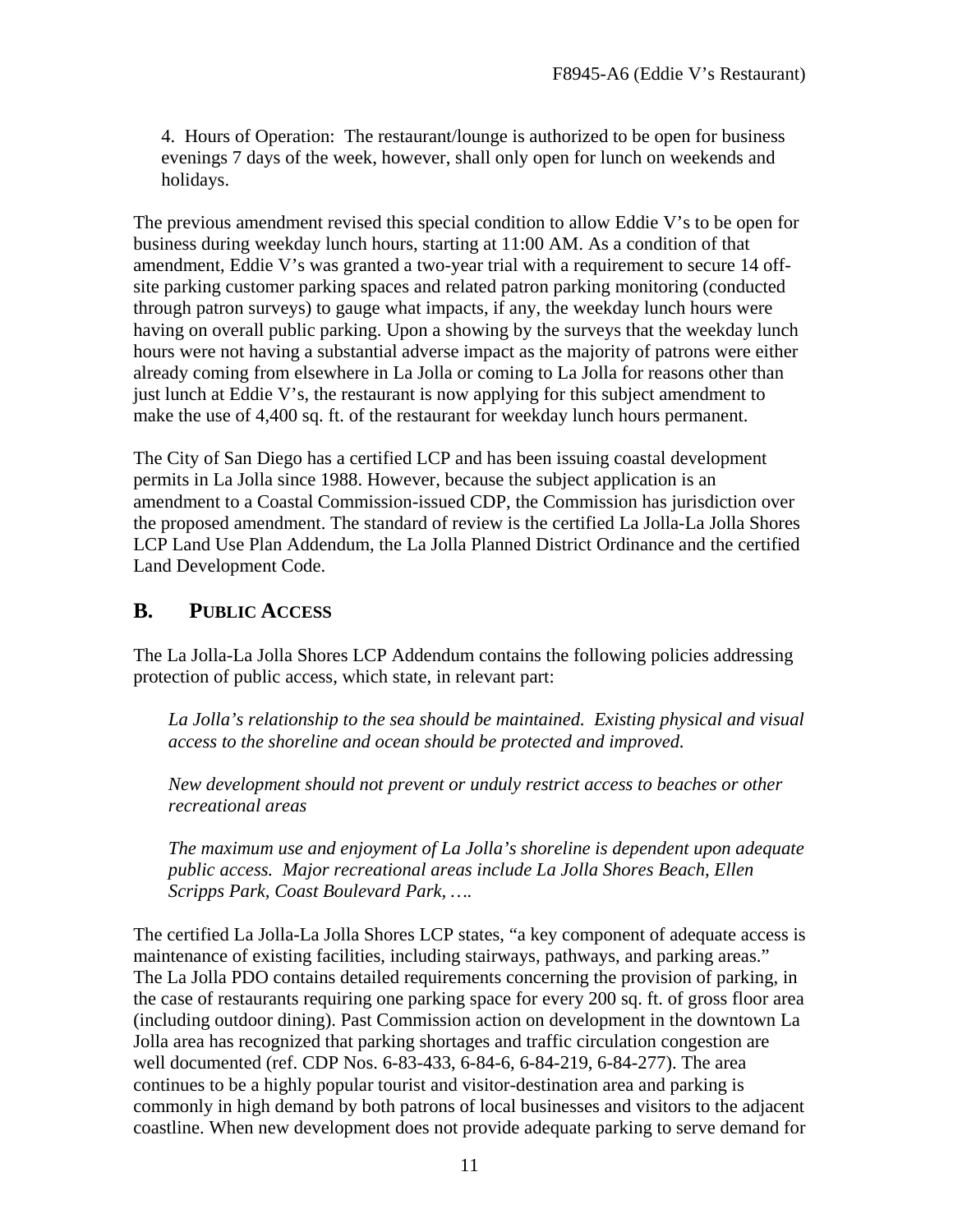the use, patron parking demand can spill over into surrounding public parking spaces previously available for public shoreline access and recreation. Because much of the street parking in La Jolla is free, it is common for patrons of local businesses to park on the street when possible.

Currently, there are no on-site parking spaces provided for Eddie V's, nor is there any room on the subject site to provide such spaces. The structure that houses Eddie V's was constructed in 1904 and the restaurant has not had any on-site, off-street parking since it opened. However, as the result of the course of past approved amendments, the Commission currently requires that a total of 27 parking spaces be provided to accommodate the demand generated by the expanded restaurant during weeknights and weekend/holiday business hours, and most recently required 14 parking spaces be provided during the two-year weekday lunch hours authorization. Because there is no ability to provide those parking spaces on site, consistent with the certified LCP, the required weeknight and weekend parking spaces are located off-site in a below-grade parking garage facility at 1299 Prospect Street (9 spaces are provided per F8945-A1, 14 spaces are provided per F8945-A2, and 4 spaces are provided per F8945-A3). The weekday lunch parking spaces are located at a surface parking lot at 1231 Cave Street. Both parking areas are around the corner, less than a quarter-mile away from Eddie V's.

The proposed project does not involve any physical expansion to the restaurant. Rather, Eddie V's is seeking to make permanent the prior amendment's two-year trial that expanded operating hours from weeknights, weekends, and holidays to also include weekday lunch hours starting at 11:00 AM. The special condition limiting operating hours to dinner and weekends and holidays was required by the Commission in CDP Amendment No. F8945-A3 in recognition that downtown La Jolla is a parking-impacted community, and that businesses with no on-site parking, such as Eddie V's, may not be able to accommodate their demand for parking spaces during the day on weekdays due to the competing demands of the existing commercial and office uses that either own the off-site parking garages or have superseding rights to the parking spaces therein. During weeknights, weekends, and holidays, parking demand decreases due to most of the local office uses being closed, creating opportunities for restaurants and other visitor commercial uses to procure off-site street parking agreements in the garages that normally serve the office uses during weekday business hours. But in the daytime, without adequate parking, patrons will utilize free public street spaces, impacting the ability of the general public to access nearby coastal destinations. Therefore, as described above, for projects involving a physical expansion of building area, the Commission has typically required applicants to either provide on-site parking, or secure nearby off-site parking through a recorded deed restriction ensuring that off-street parking spaces dedicated to that development are available.

With regard to the proposed request to expand the hours of operation to weekday lunch time, this request still represents an expansion of operations and intensity of use that could have adverse impact on public access and recreation, as it could generate a demand for parking during a time period when the demand for beach and shoreline access is typically high, especially in the summer, and the demand for parking associated with the surrounding businesses is unchanged. The Commission has historically denied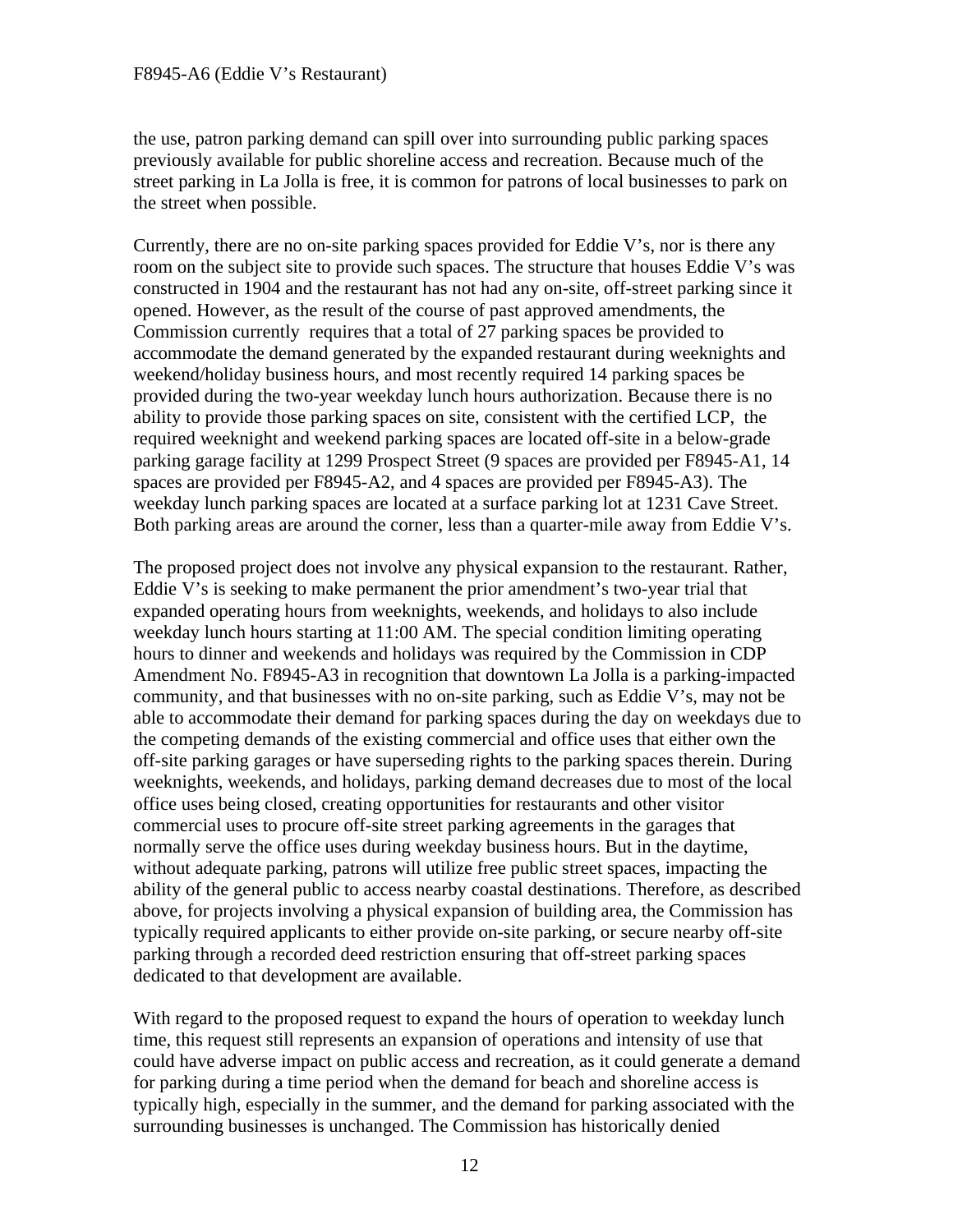applications to expand restaurants where the applicants could not provide sufficient parking during operating hours to minimize adverse impacts to public access. However, with regards to Eddie V's and other restaurants to operate in the La Jolla Village area, the Commission has chosen to condition permits for restaurants to operate during weeknights, weekends, and holidays, when the opportunities for the restaurants to be able to secure shared parking agreements for exclusive off-site parking spaces increases.

Based on the previous parking requirements for this restaurant, 27 parking spaces would normally be required to serve all of Eddie V's capacity during lunch time hours. However, when reviewing the previous amendment to allow operation of the restaurant during lunch time hours, the Commission found that on weekdays, it is likely that many patrons of the local businesses are from the nearby offices rather than visitors coming from out of the community, and thus walk to their destinations, lessening the demand for parking. The subject restaurant is one of many restaurants and retail shops located in the village, a popular coastal destination, and it is expected that many visitors to La Jolla to, once parked, visit multiple commercial and coastal sites, and thus, the demand for parking spaces is not generated individually, but is shared by a wide range of developments in the vicinity. Thus, impacts to public access associated with the expanded hours on weekdays may be less than otherwise anticipated. Restaurants are a visitorserving use, which are a high priority under the Coastal Act. The applicant proposed to secure 14 parking spaces for exclusive use of Eddie V's during lunch time hours, and operated only 4,400 sq. ft. of their restaurant area – approximately fifty percent. While less than the 27 required for evening and weekend use, the Commission found that allowing expanded lunch hours for a limited period of time would give the Commission the opportunity to monitor the impacts of this expansion and reevaluate after the trial period.

In the current amendment proposal, Eddie V's reports that approximately 180 patron surveys were completed, and the results indicate that patron transportation was a mix of people who were already in La Jolla for other business, workers walking over from nearby offices, and some people who came specifically for a meal at Eddie V's. The survey also indicated that the majority of weekday lunch patrons did not park at the offsite parking lot. Overall, the survey indicated that demand patron volumes during weekday lunch were markedly lower than dinner and weekends, with an average of 26 patrons being in the restaurant at any one time, and an average of 75 total patrons being served over the course of the weekday lunch hours. The lower patronage volume in conjunction with the closer origin of many of the patrons suggests that the provision of 14 parking spaces is generally adequate to support the increase intensity of use associated with weekday lunch time hours.

However, the 14 parking spaces secured off-site are in a paid parking lot that lacks parking spaces specifically signed for exclusive use of Eddie V's. Because the demand for parking in La Jolla is high, and street parking is free, if the applicant charges for the parking required to meet the increased demand proposed by offering weekday lunch hours, it is likely that restaurant patrons will use street parking whenever possible, and not the spaces secured for them, thereby reducing parking for shoreline access.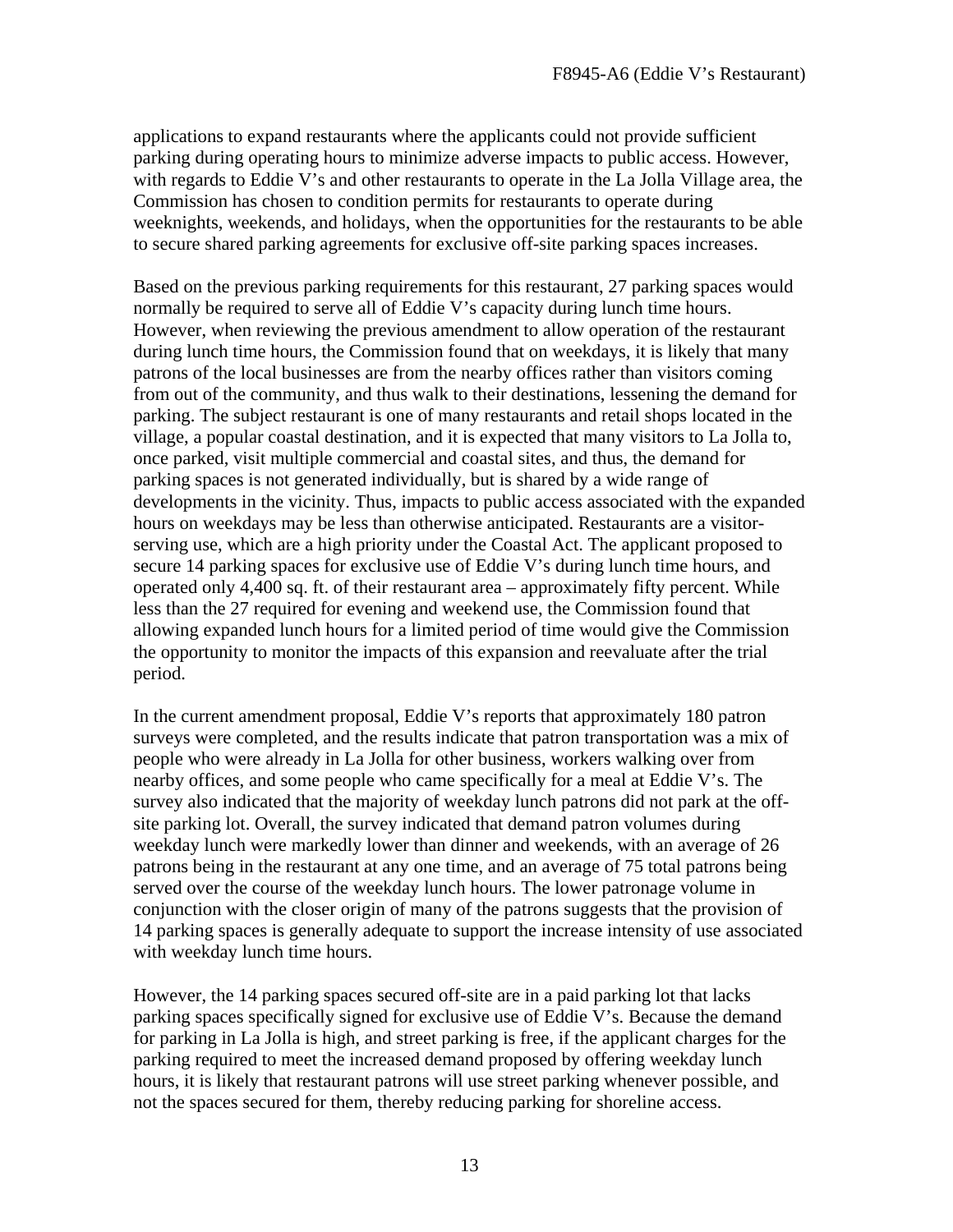Therefore, **Special Condition No. 1** requires that 14 exclusive parking spaces be provided during the weekday lunch hours, with no parking fee charged to patrons utilizing the parking. **Special Condition No. 2** requires a signage plan identifying the location of all provided parking and identifying the specific spaces reserved for lunch time patrons so as to prevent their use by non-restaurant uses. **Special Condition No. 3** makes clear that the previous special conditions of past amendments, not specifically modified in this permit amendment, are still in effect. **Special Condition No. 4** is amended to allow the permanent operation during weekday lunch hours starting at 11:00 AM and limits the total square footage operating during weekday lunches to 4,400 square feet. The restaurant itself is much larger than 4,400 sq. ft., and if greater amount of floor area was used during the day, the demand for parking could be significantly higher than what could be accommodated in 14 parking spaces. **Special Condition No. 5** shall be replaced with a new condition requiring the recordation of this permit against the restaurant property to ensure that the conditions run with the land and give proper notice to any future successors in interest. Only as conditioned can the proposed development be found consistent with the certified LCP.

## <span id="page-13-0"></span>**C. LOCAL COASTAL PLANNING**

Section 30604(a) also requires that a coastal development permit shall be issued only if the Commission finds that the permitted development will not prejudice the ability of the local government to prepare a Local Coastal Program (LCP) in conformity with the provisions of Chapter 3 of the Coastal Act. In this case, such a finding can be made.

The subject site is located within the community of La Jolla within a segment of the City of San Diego's certified LCP. The subject site is located within the City of San Diego's permit jurisdiction which is within the Commission's area of appeal jurisdiction. However, the applicant is amending a previously-approved permit issued by the Commission prior to certification of the City's LCP. Therefore, the Commission retains permit jurisdiction over the amendment and the standard of review is the certified LCP.

The site is currently zoned "1A", a subarea of Zone 1, which includes the primary retail and visitor-oriented commercial area in the core of La Jolla. The area is characterized by high levels of pedestrian activity, as identified in the La Jolla PDO. Subarea 1A is comprised of the area on the north, seaward side of Prospect Street. This subarea has been created due to its unique orientation to the ocean. As such, the La Jolla PDO addresses development standards for the protection and enhancement of public ocean views in this area. As conditioned, the proposed project is consistent with the certified La Jolla PDO land use policies and development standards, and will not have any impact on public views. Therefore, the Commission finds that approval of the amendment, as conditioned, will not prejudice the ability of the City of San Diego to continue to implement its fully-certified LCP for the La Jolla area.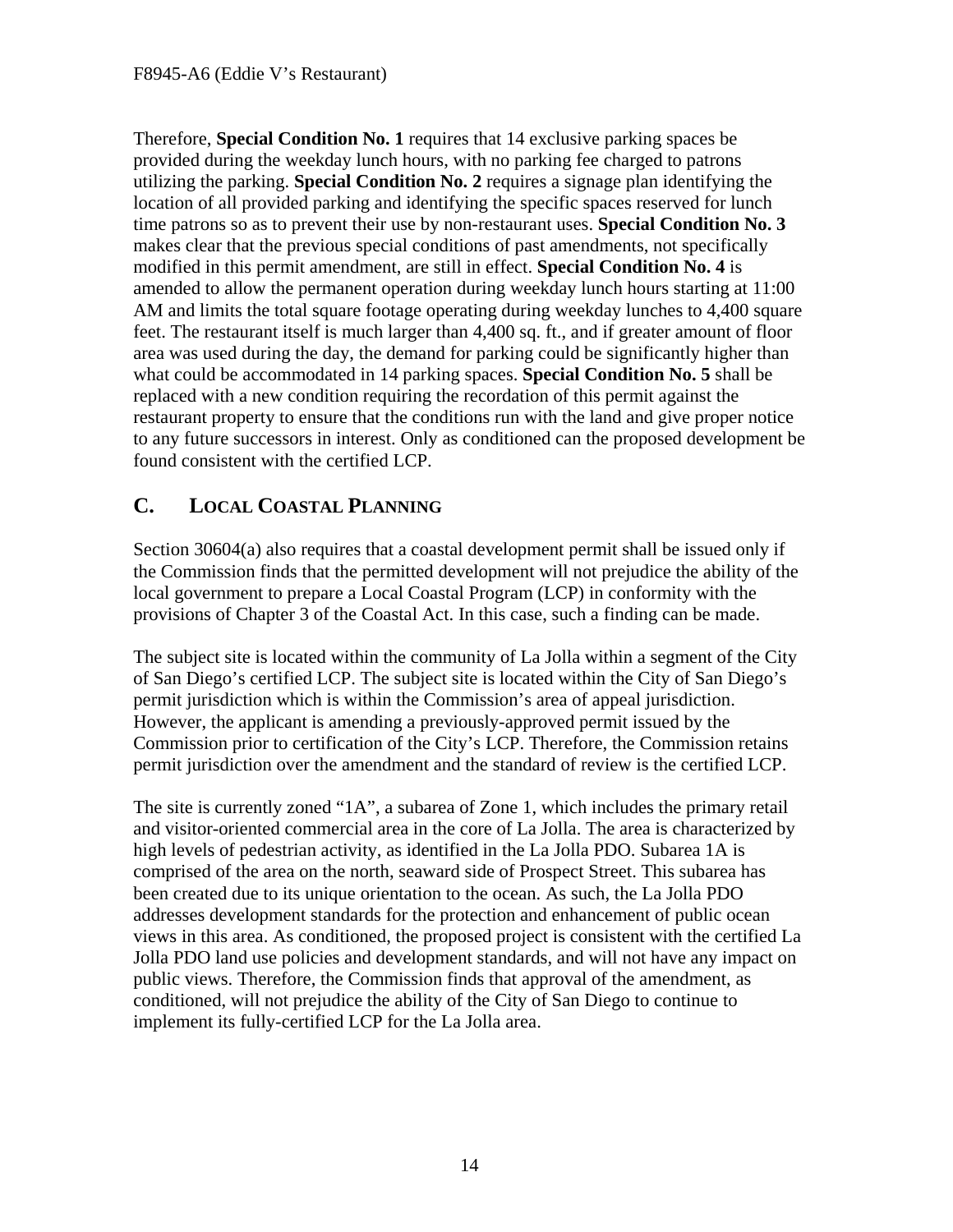## <span id="page-14-0"></span>**D. CALIFORNIA ENVIRONMENTAL QUALITY ACT**

Section 13096 of the Commission's Code of Regulations requires Commission approval of Coastal Development Permits to be supported by a finding showing the permit, as conditioned, to be consistent with any applicable requirements of the California Environmental Quality Act (CEQA). Section 21080.5(d)(2)(A) of CEQA prohibits a proposed development from being approved if there are feasible alternatives or feasible mitigation measures available which would substantially lessen any significant adverse effect which the activity may have on the environment. Upon review, the City of San Diego determined that the proposed development was categorically exempt under CEQA Guidelines (Cal. Code of Regs., tit. 14 § 15301 [existing facilities]).

The proposed project has been conditioned in order to be found consistent with the Chapter 3 policies of the Coastal Act. Mitigation measures, including conditions addressing hours of operation and off-site parking will minimize all adverse environmental impacts. As conditioned, there are no feasible alternatives or feasible mitigation measures available which would substantially lessen any significant adverse impact which the activity may have on the environment. Therefore, the Commission finds that the proposed project is the least environmentally-damaging feasible alternative and can be found consistent with the requirements of the Coastal Act to conform to CEQA.

(G:\San Diego\Reports\Amendments\1980s\F8945-A6 Eddie V's Restaurant stf rpt.doc)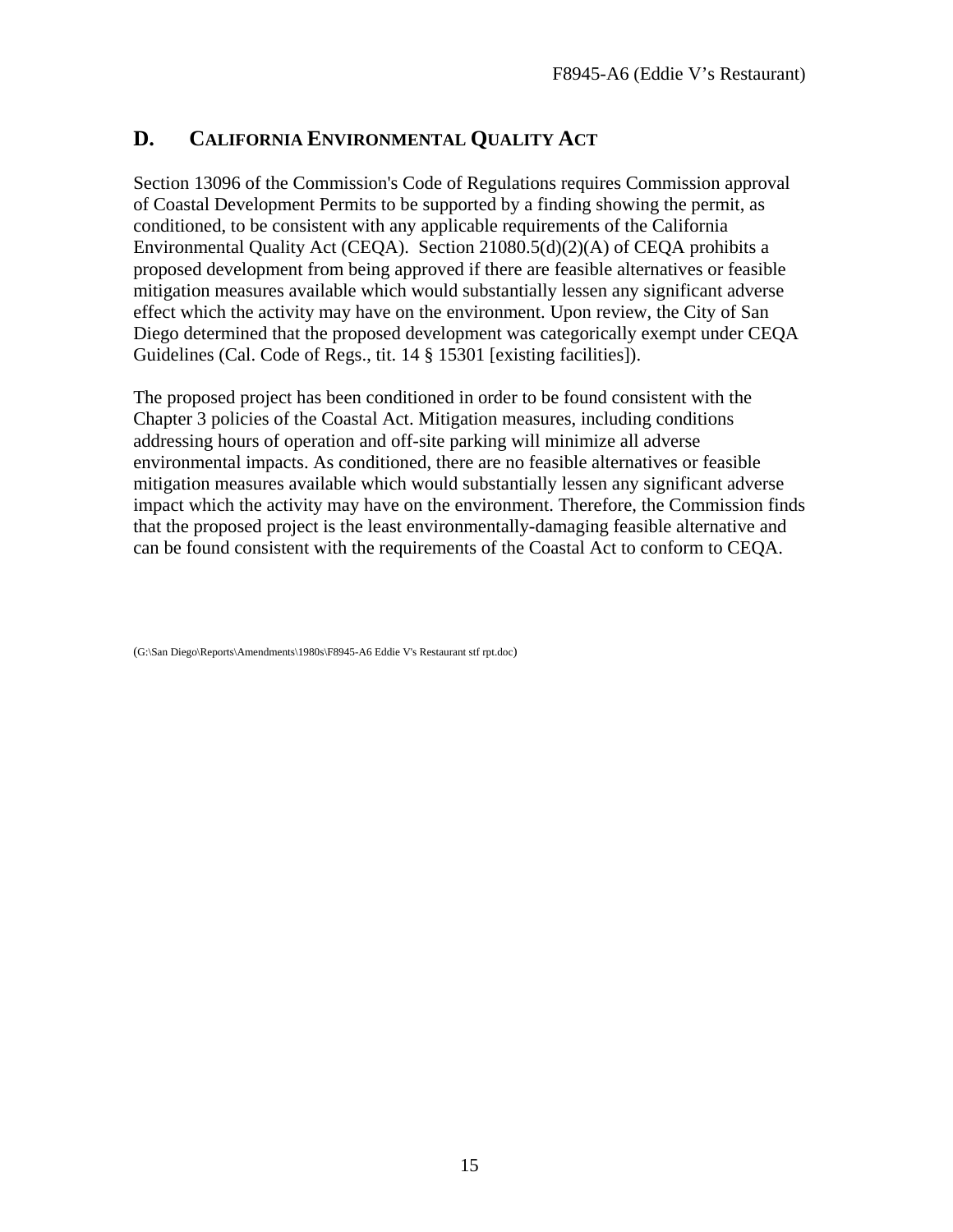<span id="page-15-0"></span>Appendix A – Conditions of Approval Permit No. F8945

#### **STANDARD CONDITIONS**

- 1. Strict Compliance: Permittee is under obligation to conform strictly to permit under penalties established by California Coastal Act of 1976.
- 2. Timely Development and Completion: Permittee shall commence development within two years following final approval of the project by the San Diego Coast Regional Commission. Construction shall be pursued in a diligent manner and completed within a reasonable period.
- 3. Request for Extension: Permittee may request an extension of time for the commencement of construction provided the request is applied for prior to expiration of the permit.
- 4. Assignability of Permit: This permit is not assignable unless the permittee's obligations under the permit are assumed by assignee in writing within one year and a copy of the required assumption agreement delivered to the Regional Commission or State Commission if there is no Regional Commission.
- 5. Appeal: Unless appealed to the State Commission within ten (10) working days following final action by the San Diego Coast Regional Commission, all terms and conditions are final.
- 6. Disclaimer: The permit is in no way intended to affect the rights and obligation heretofore existing under private agreements not to affect the existing regulations of other public bodies.
- 7. Permittee to Return Copy: This permit shall not be valid unless within ten (10) working days permittee returns a signed copy acknowledged contents to San Diego Coast Regional Commission.

#### Permit As Amended No. F8945-A1

#### **STANDARD CONDITIONS**

- **1. Notice of Receipt and Acknowledgment.** The permit is not valid and development shall not commence until a copy of the permit, signed by the Permittee or authorized agent, acknowledging receipt of the permit and acceptance of the terms and conditions, is returned to the Commission office.
- **2. Expiration.** If development has not commenced, the permit will expire two years from the date on which the Commission voted on the application. Development shall be pursued in a diligent manner and completed in a reasonable period of time. Application for extension of the permit must be made prior to the expiration date.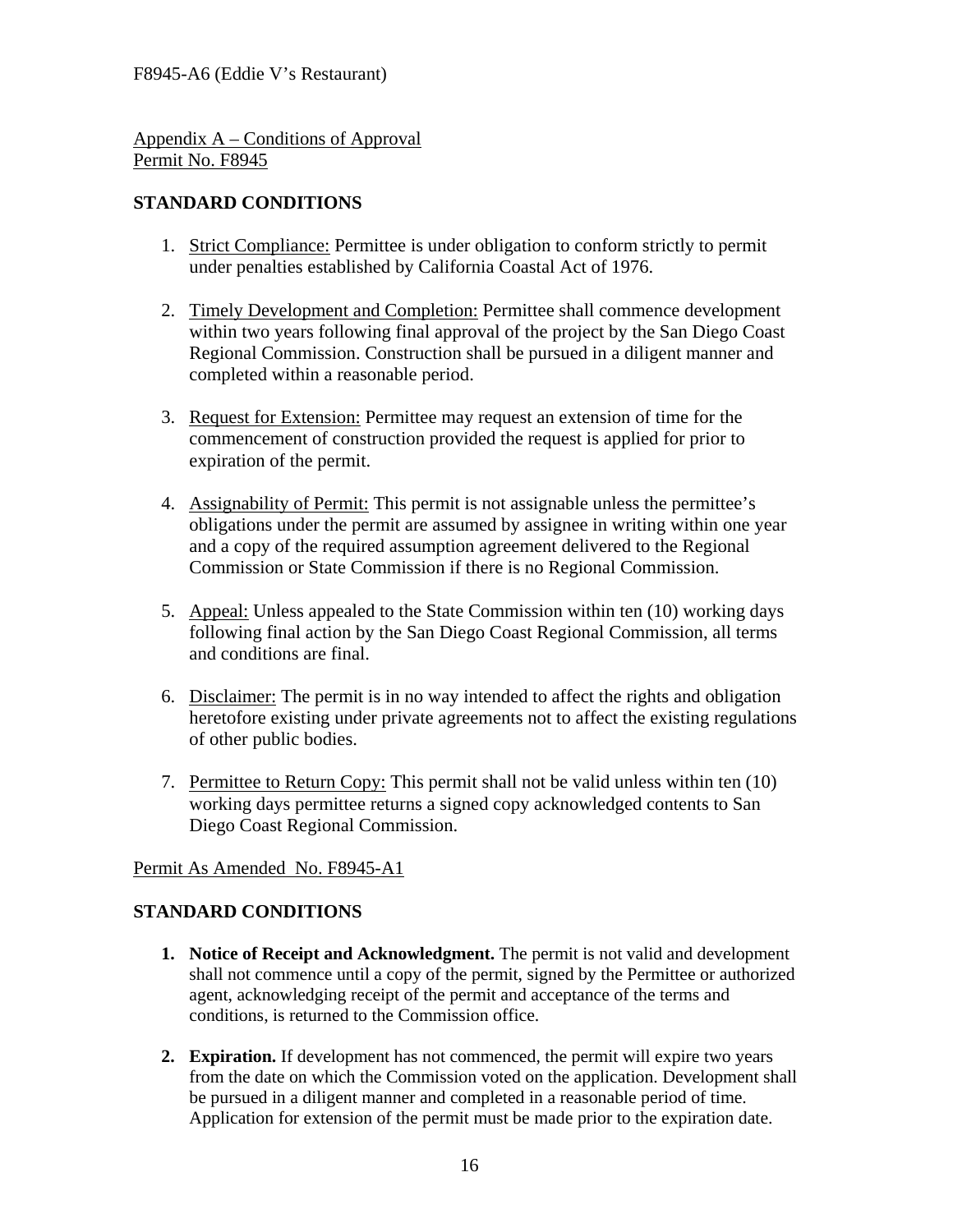- **3. Interpretation.** Any questions of intent or interpretation of any condition will be resolved by the Executive Director or the Commission.
- **4. Assignment.** The permit may be assigned to any qualified person, provided assignee files with the Commission an affidavit accepting all terms and conditions of the permit.
- **5. Terms and Conditions Run with the Land.** These terms and conditions shall be perpetual, and it is the intention of the Commission and the Permittee to bind all future owners and possessors of the subject property to the terms and conditions.

#### **SPECIAL CONDITIONS**

1. Off-Site Parking. PRIOR TO ISSUANCE OF THE COASTAL DEVELOPMENT PERMIT, the applicant shall submit to the Executive Director for review and written approval, a La Jolla Planned District Joint Use Parking Agreement that conforms to the La Jolla PDO requirements for joint use parking for the provision of 9 off-site parking spaces approved by the City of San Diego Planning Director. Said parking agreement shall provide that the proposed off-site parking spaces are located within ¼ mile of the Chart House, are provided exclusively for use by the Chart House during hours of operation (applicant must demonstrate the proposed off-site parking spaces are not currently required for any other use or business), and include the recordation of a deed restriction on both sites (Chart House site and off-site parking site) documenting the reservation of the required parking spaces.

**PRIOR TO ISSUANCE OF THE COASTAL DEVELOPMENT PERMIT**, the applicant and the landowners of the Chart House site and the parking garage site shall execute and record deed restrictions, in form and content acceptable to the Executive Director, documenting the reservation of parking spaces as required by the terms of this condition. The deed restrictions shall include a legal description of the entire parcels. The deed restrictions shall run with the land, binding all successors and assigns, and shall be recorded free of prior liens that the Executive Director determines may affect the enforceability of the restrictions. These deed restrictions shall not be removed or changed without a Commission amendment to this coastal development permit.

2. Conditions Imposed by Local Government. This action has no effect on conditions imposed by the City of San Diego pursuant to an authority other than the Coastal Act.

3. Reduction in Height of Existing Structure. The applicant shall reduce the height of the portion of the structure identified as the "Kellogg Addition" (shown in Exhibit Nos. 6 & 7–to no more than 30 ft. in height within 90 days of the issuance of this amendment. The Executive Director may grant additional time for good cause.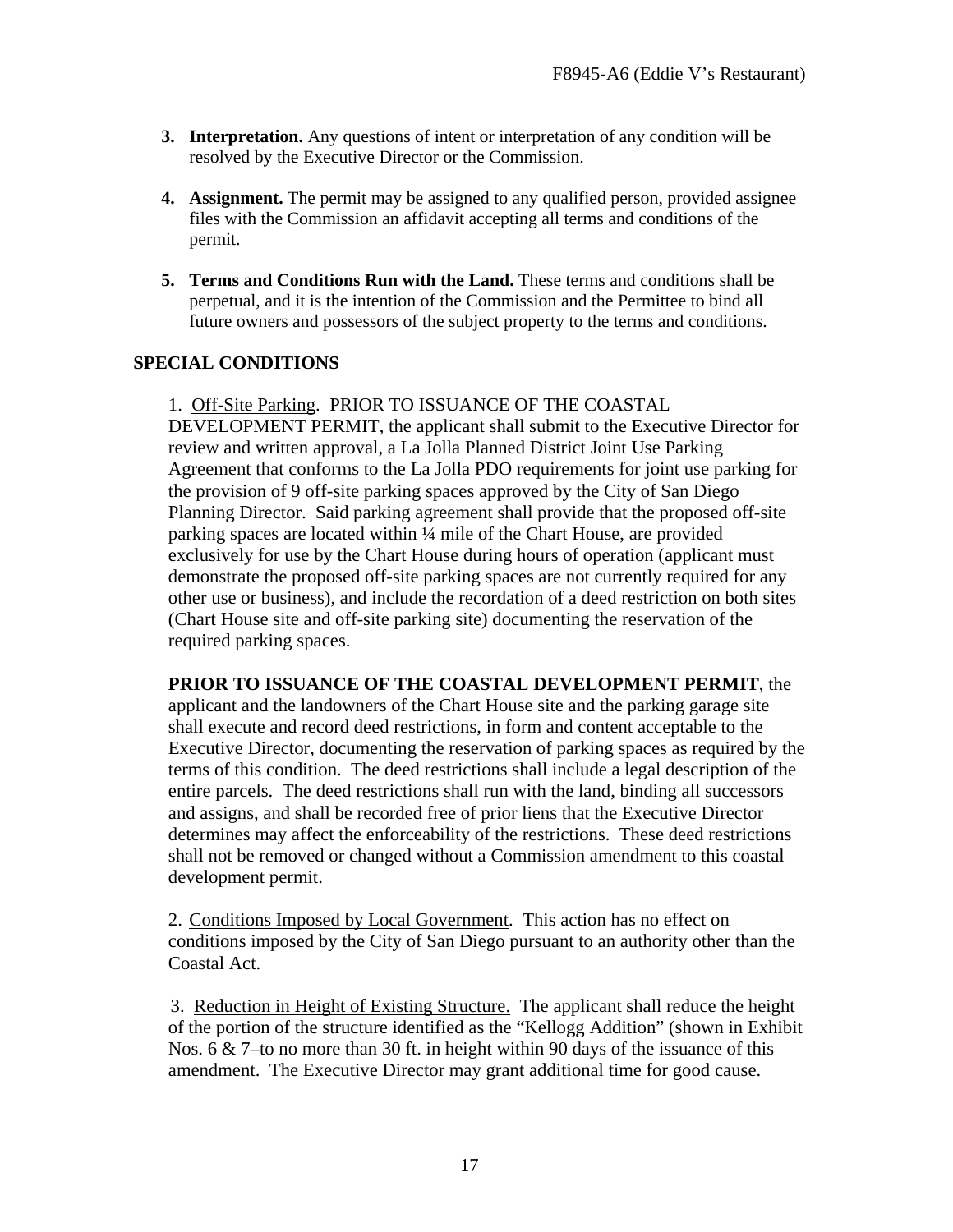4. Condition Compliance. Within 180 days of Commission action on this coastal development permit amendment application, or within such additional time as the Executive Director may grant for good cause, the applicant shall satisfy all requirements of Special Condition #1 of this amendment. Failure to comply with this requirement may result in the institution of enforcement action under the provisions of Chapter 9 of the Coastal Act.

#### Permit As Amended No. F8945-A2

#### **SPECIAL CONDITIONS**

#### 1. Vertical Access.

- A. The applicant shall construct a 5-foot wide vertical accessway along the east (northeast) boundary of the property extending from Prospect Street to Coast Boulevard. The accessway shall remain open to the general public from 8:00 a.m., to sunset daily and may incorporate retractable gates. Said gates shall be composed of transparent materials to enhance public views in the visual access corridor.
- **B. PRIOR TO ISSUANCE OF THE COASTAL DEVELOPMENT PERMIT**, the landowner shall execute and record a deed restriction, in a form and content acceptable to the Executive Director, reflecting the above requirements.

The deed restriction shall include legal descriptions of the landowners' entire parcels. The deed restriction shall run with the land, binding all successors and assigns, and shall be recorded free of prior liens that the Executive Director determines may affect the enforceability of the restriction. This deed restriction shall not be removed or changed without a Commission amendment to this coastal development permit.

#### 2. Off-Site Parking. PRIOR TO ISSUANCE OF THE COASTAL

DEVELOPMENT PERMIT, the applicant shall submit to the Executive Director for review and written approval, a La Jolla Planned District Joint Use Parking Agreement that conforms to the La Jolla PDO requirements for joint use parking for the provision of 14 off-site parking spaces approved by the City of San Diego Planning Director. Said parking agreement shall provide that the proposed off-site parking spaces are located within ¼ mile of the Chart House, are provided exclusively for use by the Chart House during hours of operation (applicant must demonstrate the proposed off-site parking spaces are not currently required for any other use or business), and include the recordation of a deed restriction on both sites (Chart House site and off-site parking site) documenting the reservation of the required parking spaces.

**PRIOR TO ISSUANCE OF THE COASTAL DEVELOPMENT PERMIT**, the applicant and the landowners of the Chart House site and the parking garage site shall execute and record deed restrictions, in form and content acceptable to the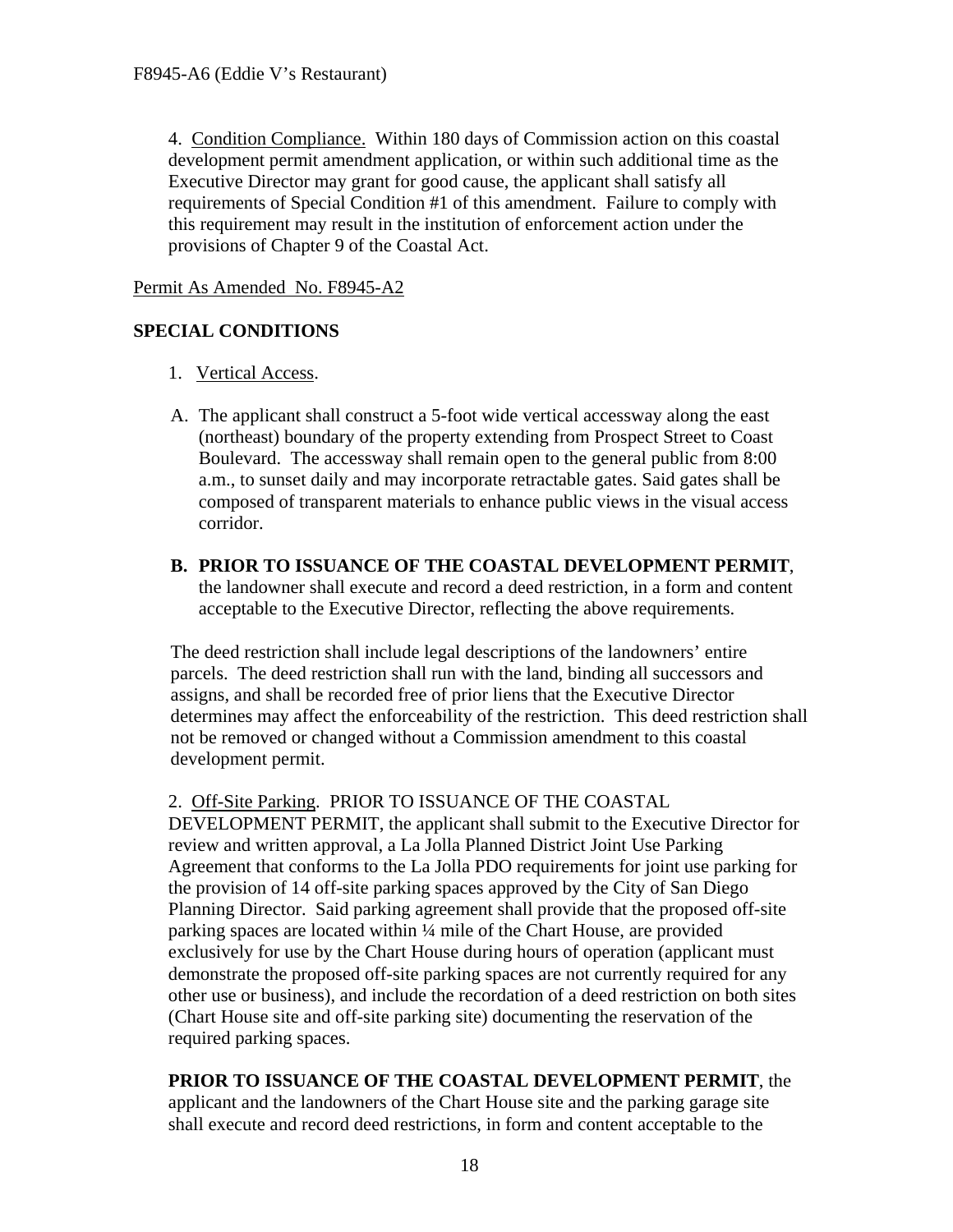Executive Director, documenting the reservation of parking spaces as required by the terms of this condition. The deed restrictions shall include a legal description of the entire parcels. The deed restrictions shall run with the land, binding all successors and assigns, and shall be recorded free of prior liens that the Executive Director determines may affect the enforceability of the restrictions. These deed restrictions shall not be removed or changed without a Commission amendment to this coastal development permit.

3. Conditions Imposed by Local Government. This action has no effect on conditions imposed by the City of San Diego pursuant to an authority other than the Coastal Act.

4. Previous Conditions of Approval CDP #A-6-LJS-91-168-R. By acceptance of this permit, the applicant acknowledges that this permit does not change the requirements to incorporate all design elements that have been determined to be historically and/or architecturally significant and worthy of incorporation by the Executive Director in consultation with the State Historical Building Safety Board into future development in the restricted area of the site (Lots 30 and 31) pursuant to Special Condition No. 1 and 2 of CDP #A-6-LJS-91-168-R (Green Dragon Colony) which was subsequently amended pursuant to CDP #A-6-LJS-91-168-R-A2.

5. Landscaping Plan/Deed Restriction. PRIOR TO THE ISSUANCE OF THE COASTAL DEVELOPMENT PERMIT, the applicant shall submit for the review and written approval of the Executive Director, a final landscaping plan. Said plan shall be in substantial conformance with the draft landscape plan submitted 1/3/02 by Mosher Drew Watson Ferguson, and shall including the following:

- a. A plan showing the type, size, extent and location of all trees on the site with special emphasis on the installation of new landscaping in a manner that does not obstruct public views toward the ocean in the west and east side yard setback areas.
- b. Drought tolerant native or non-invasive plant materials shall be utilized.
- c. A planting schedule that indicates that the planting plan shall be implemented within 60 days of completion residential construction
- d. A written commitment by the applicant that all required plantings shall be maintained in good growing conditions, and, whenever necessary, shall be replaced with new plant materials to ensure continued compliance with applicable landscape screening requirements.
- e. Five years from the date of issuance of the coastal development permit, the applicant shall submit for review and written approval of the Executive Director, a landscape monitoring report, prepared by a licensed Landscape Architect or qualified Resource Specialist, that certifies the on-site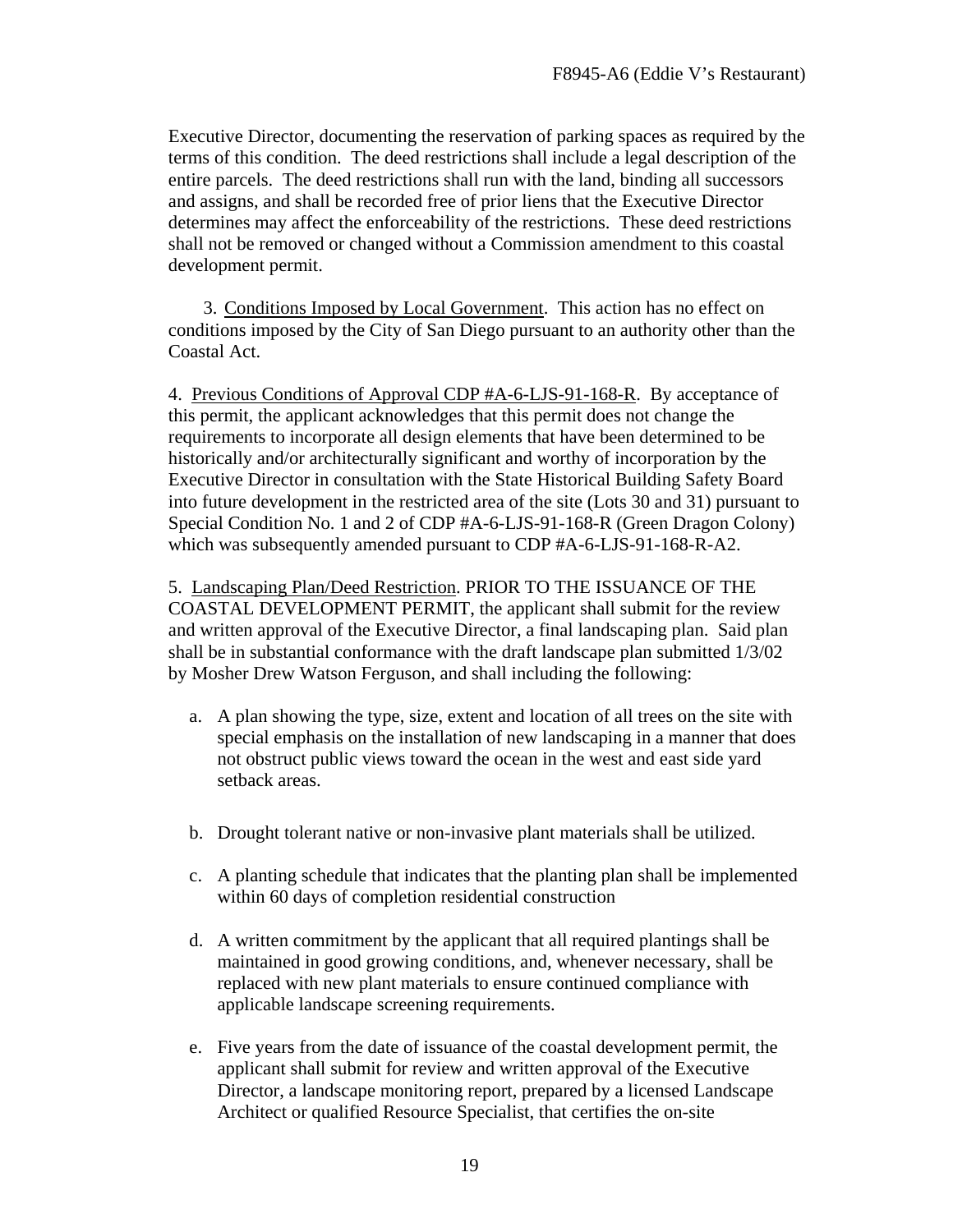landscaping is in conformance with the landscape plan and that public views are maintained in the side yard setback areas as approved pursuant to this Special Condition. The monitoring report shall include photographic documentation of the view corridors, plant species and plant coverage.

If the landscape monitoring report indicates the landscaping is not in conformance with or has failed to meet the performance standards specified in the landscaping plan approved pursuant to this permit, the applicant, or successors in interest, shall submit a revised or supplemental landscape plan for the review and written approval of the Executive Director. The revised landscaping plan must be prepared by a licensed Landscape Architect or Resource Specialist and shall specify measures to remediate those portions of the original plan that have failed or are not in conformance with the original approved plan.

The permittee shall undertake the development in accordance with the approved landscape plans. Any proposed changes to the approved landscape plans shall be reported to the Executive Director. No changes to the landscape plans shall occur without a Coastal Commission approved amendment to this coastal development permit unless the Executive Director determines that no amendment is legally required.

PRIOR TO ISSUANCE OF THE COASTAL DEVELOPMENT PERMIT, the applicant shall record a deed restriction, in a form and content acceptable to the Executive Director, that reflects the above requirements. The restriction shall provide that landscaping shall be implemented in accordance with Special Condition #5 and consistent with those plans approved with CDP #F8945-A2. The document shall run with the land for the life of the structures approved in this permit, binding all successors and assigns, and shall be recorded free of prior liens that the Executive Director determines may affect the enforceability of the restriction. This deed restriction shall not be removed or changed without a Coastal Commission-approved amendment to this coastal development permit.

6. Sign Plan. PRIOR TO THE ISSUANCE OF THE COASTAL DEVELOPMENT PERMIT, the applicant shall submit to the Executive Director a plan for signage related to the vertical accessway and to the location of the off-site parking. The accessway signage shall consist of two monument or wall signs and shall clearly indicate the availability of the public vertical accessway for use by the public. The signs shall be placed near the subject stairway along both the Prospect Street and Coast Boulevard frontages of the site in a location visible to members of the public.

Additional signage shall also be installed on the Chart House restaurant site directing the public to the location of the off-site parking. Signage shall also be installed at the parking lot where the off-site parking is proposed to be located identifying the hours and use of the lot for Chart House patrons. All the above-described signage shall consist of monument or wall signs only. No tall, free-standing pole or roof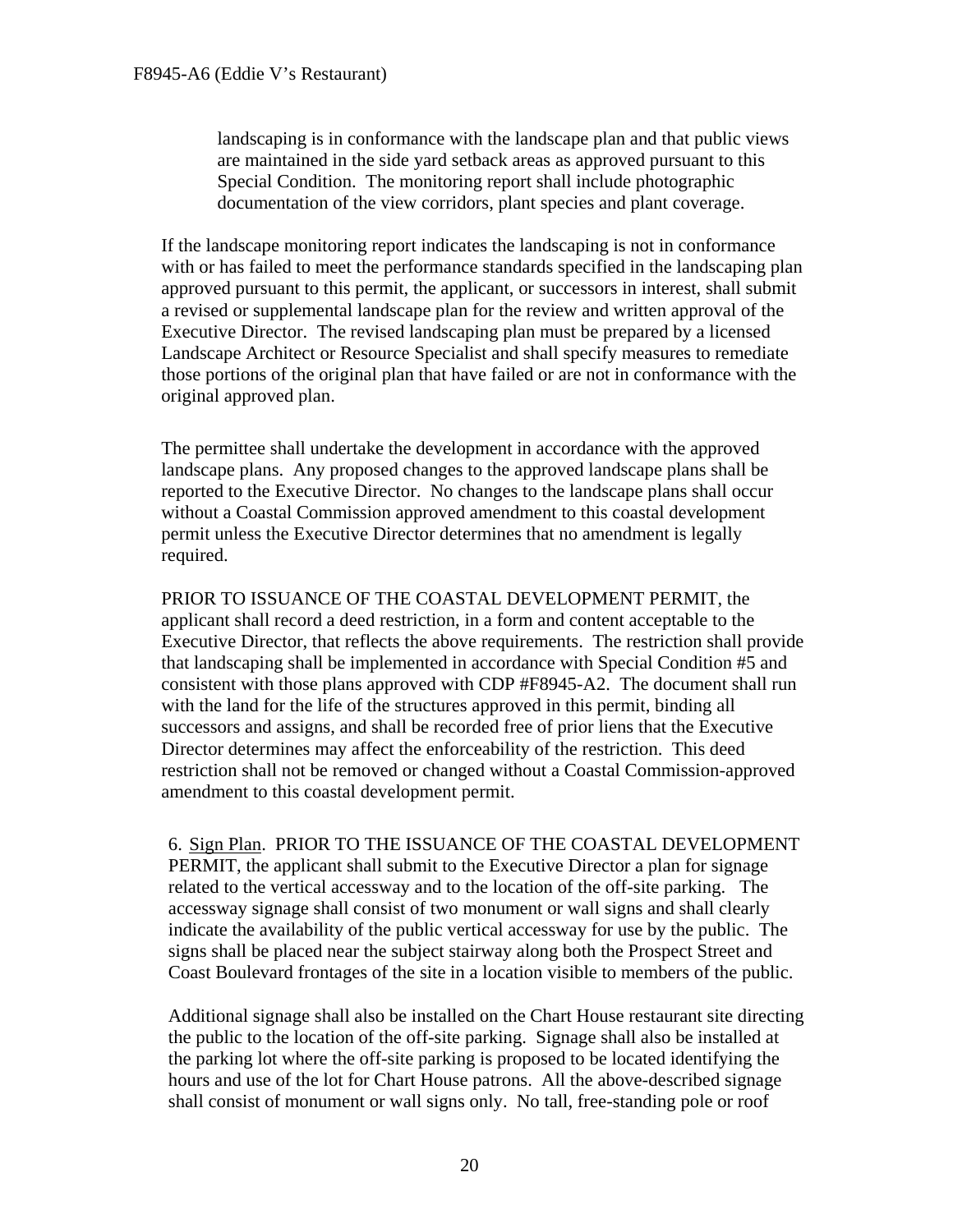signs shall be allowed. Said plans shall be subject to the review and written approval of the Executive Director.

The permittee shall undertake the development in accordance with the approved plans. Any proposed changes to the approved plans shall be reported to the Executive Director. No changes to the plans shall occur without a Coastal Commission approved amendment to this coastal development permit unless the Executive Director determines that no amendment is legally required.

7. Use of Outdoor Dining Area Near Front Entrance to Restaurant. The outdoor patio at the main entrance to the restaurant on Prospect Street may not be used as dining area. Any changes to the patio area for the serving of food and beverages shall require a Coastal Commission approved amendment to this coastal development permit unless the Executive Director determines that no amendment is legally required.

8. Construction Staging/Storage. PRIOR TO THE ISSUANCE OF THE COASTAL DEVELOPMENT PERMIT, the applicant shall submit plans showing all locations which will be used as staging and storage areas for materials and equipment during the construction phase of this project. The staging/storage plan shall first be approved by the City of San Diego and submitted for review and written approval of the Executive Director. The plans shall also include the following provisions:

a. Use of public walkways and public parking areas, including on-street parking for the interim storage of materials and equipment shall not be permitted.

b. Care shall be taken during construction to assure that equipment and stored materials protect and preserve existing landscaping and structures on the site and adjacent properties.

The permittee shall undertake development in accordance with the approved staging/storage plans. Any proposed changes to the approved final plans shall be reported to the Executive Director. No changes to the approved final plans shall occur without an amendment to this coastal development permit unless the Executive Director determines that no amendment is legally required.

9. Visual Access Corridor: Prior to occupancy of the proposed new additions to the restaurant, the applicant shall remove the gate and fencing west of the existing restaurant to provide a 7-foot wide visual access corridor across the subject site.

Permit As Amended No. F8945-A3

#### **SPECIAL CONDITIONS**

#### 1. Off-Site Parking. **PRIOR TO ISSUANCE OF THE COASTAL DEVELOPMENT PERMIT AMENDMENT**, the applicant shall submit to the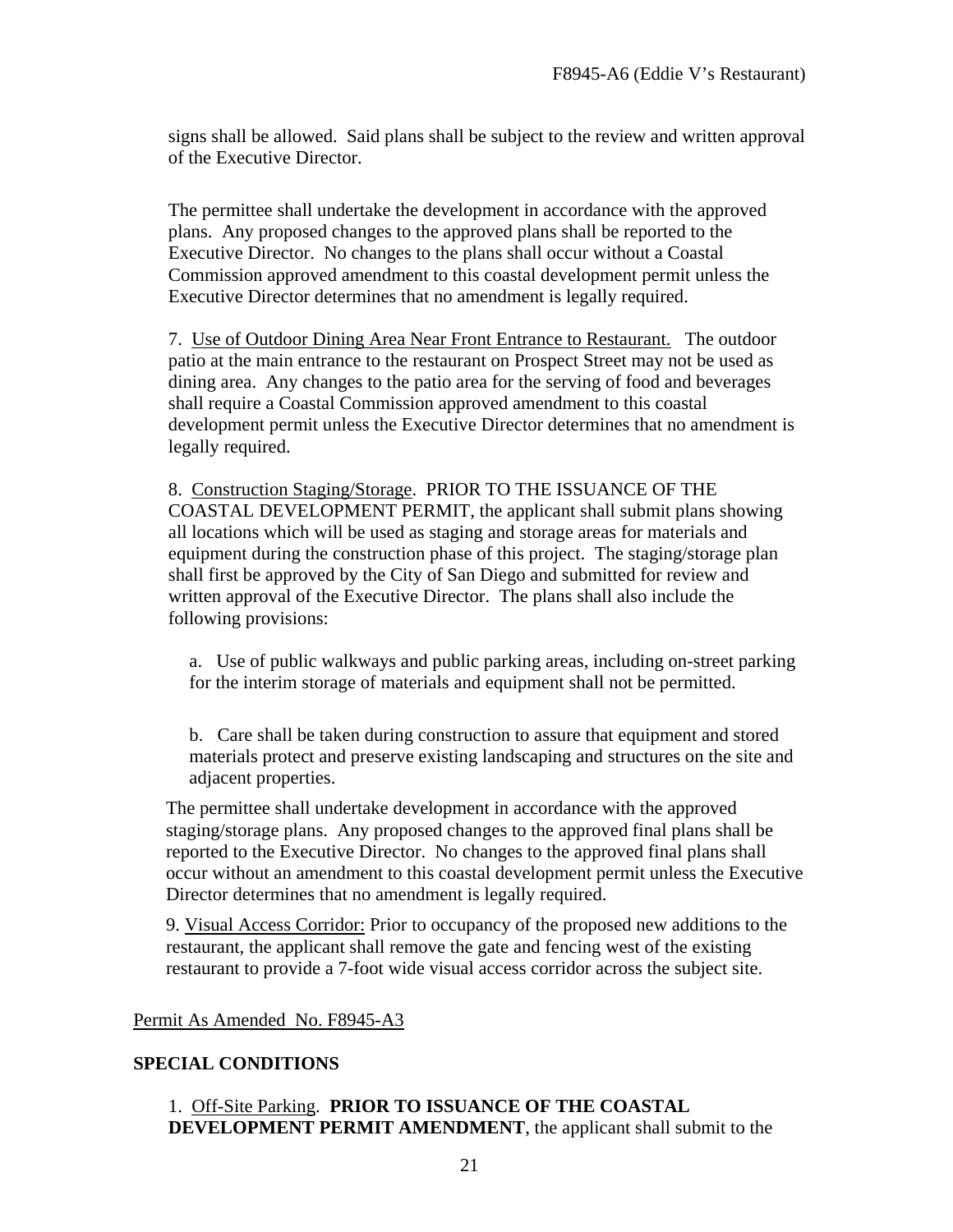Executive Director for review and written approval, a La Jolla Planned District Joint Use Parking Agreement that conforms to the La Jolla PDO requirements for joint use parking for the provision of 4 off-site parking spaces approved by the City of San Diego Planning Director. The subject parking agreement shall document that the cumulative number of off-site parking spaces to be provided for use of Eddie V's restaurant patrons now totals 27 spaces. Said parking agreement shall provide that the proposed off-site parking spaces are located within ¼ mile of Eddie V's restaurant, are provided exclusively for use by Eddie V's restaurant during hours of operation (applicant must demonstrate the proposed off-site parking spaces are not currently required for any other use or business), and include the recordation of deed and lease restrictions on both sites (Eddie V's site and off-site parking site) documenting the reservation of the required parking spaces.

#### **PRIOR TO ISSUANCE OF THE COASTAL DEVELOPMENT PERMIT**

**AMENDMENT**, the applicant and the landowners of the Eddie V's site and the parking garage site shall execute and record deed and lease restrictions in a form and content acceptable to the Executive Director, documenting the reservation of four additional off-site parking spaces, as required by the terms of this condition. The deed and lease restrictions shall include a legal description of the entire parcels. The deed and lease restrictions shall run with the land, binding all successors and assigns, and shall be recorded free of prior liens that the Executive Director determines may affect the enforceability of the restrictions. These deed and lease restrictions shall not be removed or changed without a Commission amendment to this coastal development permit.

#### 2. Sign Plan. **PRIOR TO THE ISSUANCE OF THE COASTAL**

**DEVELOPMENT PERMIT AMENDMENT**, the applicant shall submit to the Executive Director a plan for signage related to the location of the off-site parking. Signage shall be installed on the Eddie V's restaurant site directing the public to the location of the off-site parking. Signage shall also be installed at the parking lot where the off-site parking is proposed to be located identifying the hours and use of the lot for Eddie V's patrons. All the above-described signage shall consist of monument or wall signs only. No tall, free-standing pole or roof signs shall be allowed. Said plans shall be subject to the review and written approval of the Executive Director.

The permittee shall undertake the development in accordance with the approved plans. Any proposed changes to the approved plans shall be reported to the Executive Director. No changes to the plans shall occur without a Coastal Commission approved amendment to this coastal development permit unless the Executive Director determines that no amendment is legally required.

 3. Prior Conditions of Approval. All prior conditions of approval of coastal development permit #F8945, F8945-A1 and F8945-A2, not specifically revised herein, shall remain in full force and effect.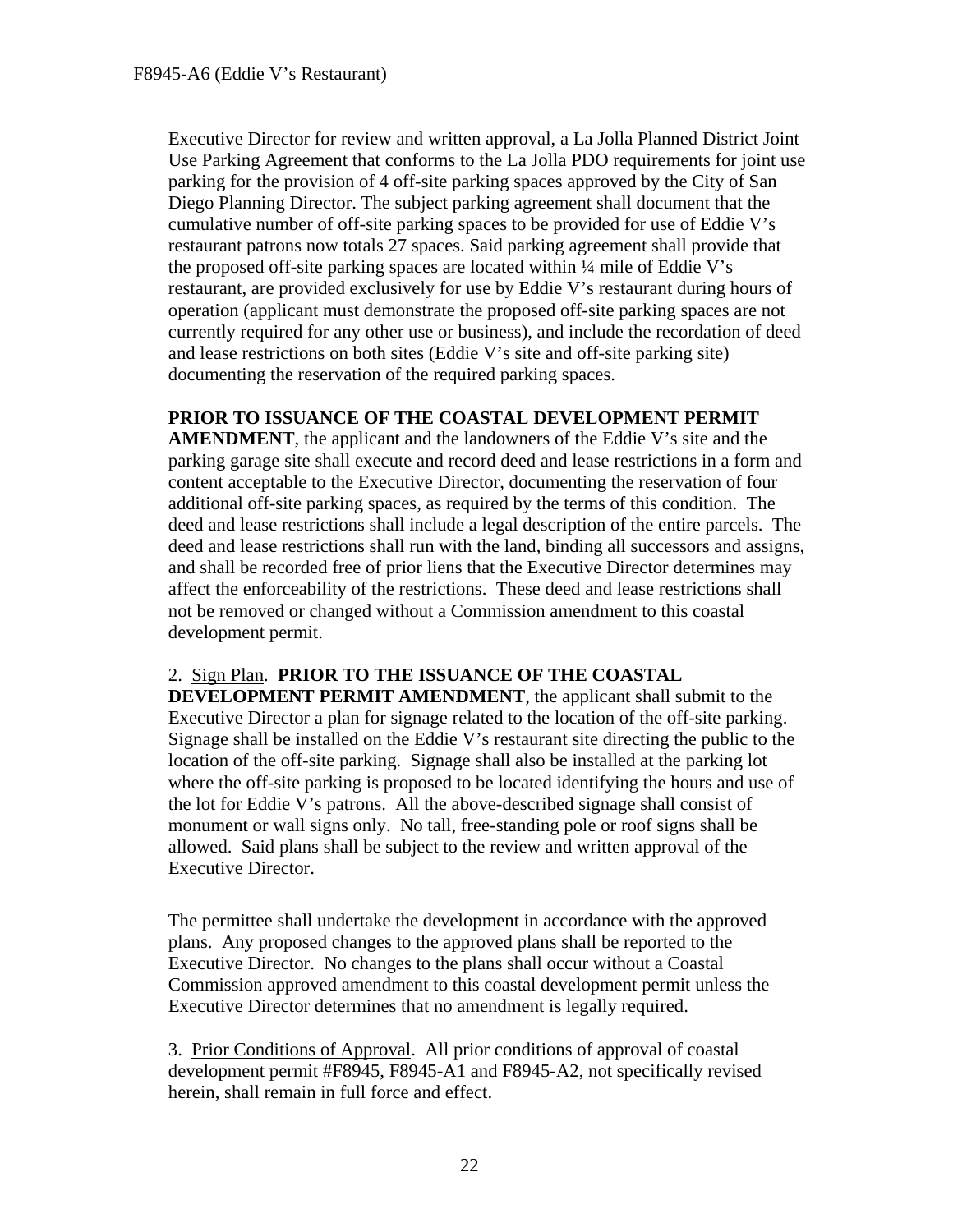4. Hours of Operation: The restaurant/lounge is authorized to be open for business evenings 7 days of the week, however, shall only open for lunch on weekends and holidays.

#### Permit As Amended No. F8945-A5

#### **SPECIAL CONDITIONS**

1. Off-Site Parking. **PRIOR TO ISSUANCE OF THE COASTAL DEVELOPMENT PERMIT AMENDMENT**, the applicant shall submit to the Executive Director for review and written approval, a La Jolla Planned District Joint Use Parking Agreement or other agreement that conforms to the La Jolla PDO requirements for joint use parking for the provision of 14 off-site parking spaces during weekday lunch hours. Said parking agreement shall provide that the proposed off-site parking spaces are located within ¼ mile of Eddie V's restaurant, and are provided exclusively for use by Eddie V's restaurant during weekday lunch hours of operation (applicant must demonstrate the proposed offsite parking spaces are not currently required for any other use or business).

[Special Condition No. 2 of CDP No. F8945-A3 remains unchanged and in effect.]

- 3. **Prior Conditions of Approval.** All prior conditions of approval of coastal development permit No. F8945, F8945-A1, F8945-A2, and F8945-A3, not specifically revised herein, shall remain in full force and effect.
- 4. [Amended Special Condition No. 4 of F8945-A3] **Hours of Operation.** The restaurant/lounge is authorized to be open for business evenings and lunch hours 7 days a week, but shall only open for lunch on weekends and holidays. On weekdays, lunch hours shall start no earlier than 11:00 AM.
- 5. **Time Limit.** This permit amendment shall be in effect for a period of two (2) years from the date of Commission approval, during which time the applicant may operate during weekday lunch hours, beginning at 11:00 AM. Should the applicant wish to continue operating during weekday lunch hours beyond the twoyear period of this permit, an amendment must be approved and issued by the Coastal Commission prior to the expiration of this permit authorization period.

#### 6. **Monitoring Plan.** PRIOR TO ISSUANCE OF THIS COASTAL DEVELOPMENT PERMIT AMENDMENT, the applicant shall submit for Executive Director review and written approval a monitoring plan that shall document, at a minimum, the following information:

- j. The exact hours of operation during weekday lunch periods;
- k. The total amount of restaurant square footage being operated each weekday lunch period;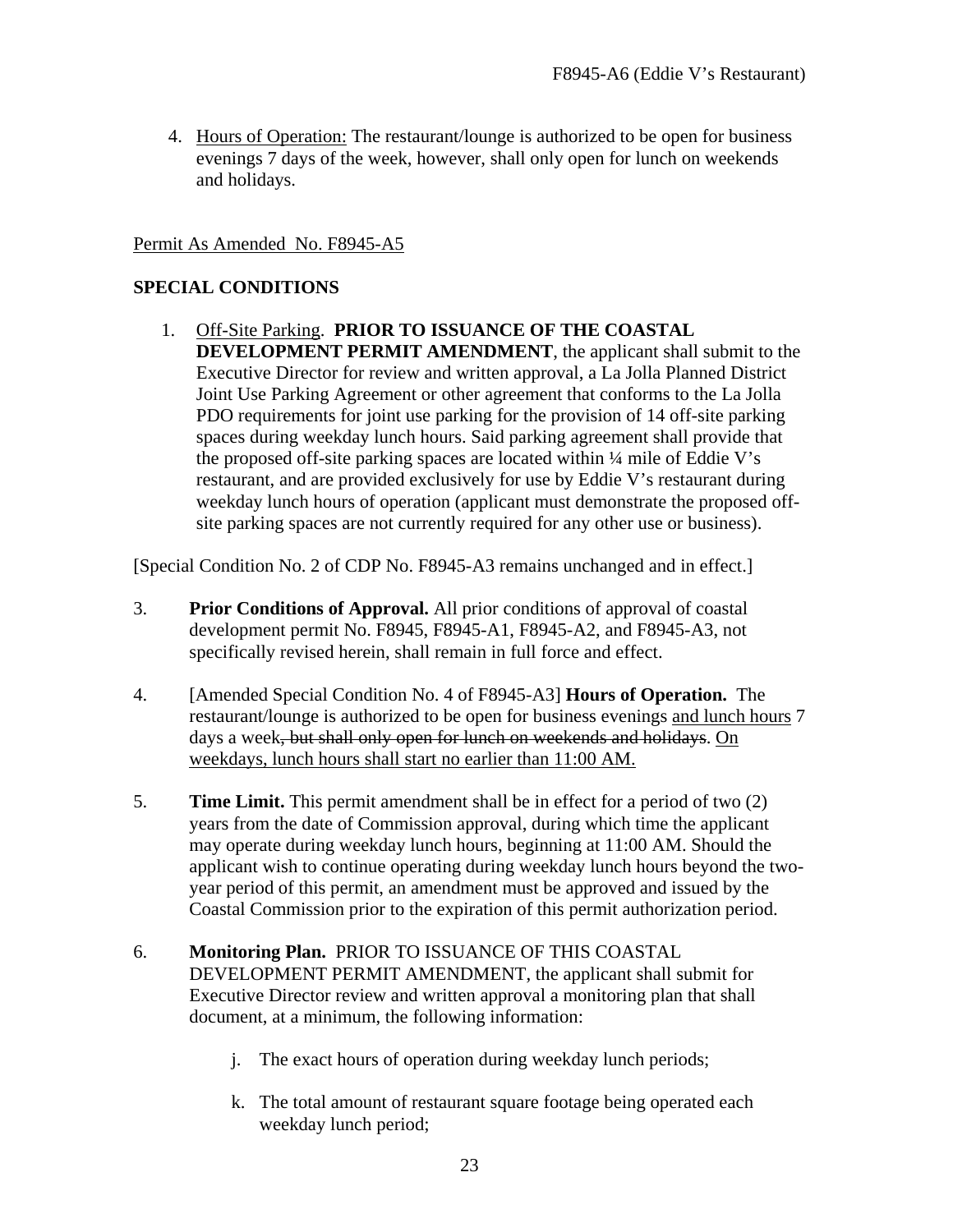- l. The total number of patrons visiting Eddie V's during weekday lunch hours between 11:00 AM and 5:00 PM on every Friday;
- m. The usage rate of the 14 off-site parking spaces, and any observation of patrons using street parking, during weekday lunch hours between 11:00 AM and 5:00 PM on every Friday;
- n. The total number of employees working at Eddie V's during weekday lunch hours between 11:00 AM and 5:00 PM on every Friday;
- o. The manner in which the weekday lunch employees reached Eddie Vs and, if driving, where they parked;
- p. Documentation of any reimbursement offered by Eddie V's to employees as incentive to utilize alternate transit and, if not, whether the employees would utilize such incentives;

The applicant shall undertake the development in accordance with the approved plans. Any proposed changes to the approved plans shall be reported to the Executive Director. No changes to the plans shall occur without a Coastal Commission-approved amendment to this coastal development permit unless the Executive Director determines that no amendment is legally required.

#### Permit As Amended No. F8945-A6

This permit is granted subject to the following standard conditions:

- 1. **Notice of Receipt and Acknowledgment**. The permit is not valid and development shall not commence until a copy of the permit, signed by the permittee or authorized agent, acknowledging receipt of the permit and acceptance of the terms and conditions, is returned to the Commission office.
- 2. **Expiration.** If development has not commenced, the permit will expire two years from the date on which the Commission voted on the application. Development shall be pursued in a diligent manner and completed in a reasonable period of time. Application for extension of the permit must be made prior to the expiration date.
- 3. **Interpretation.** Any questions of intent of interpretation of any condition will be resolved by the Executive Director or the Commission.
- 4. **Assignment.** The permit may be assigned to any qualified person, provided assignee files with the Commission an affidavit accepting all terms and conditions of the permit.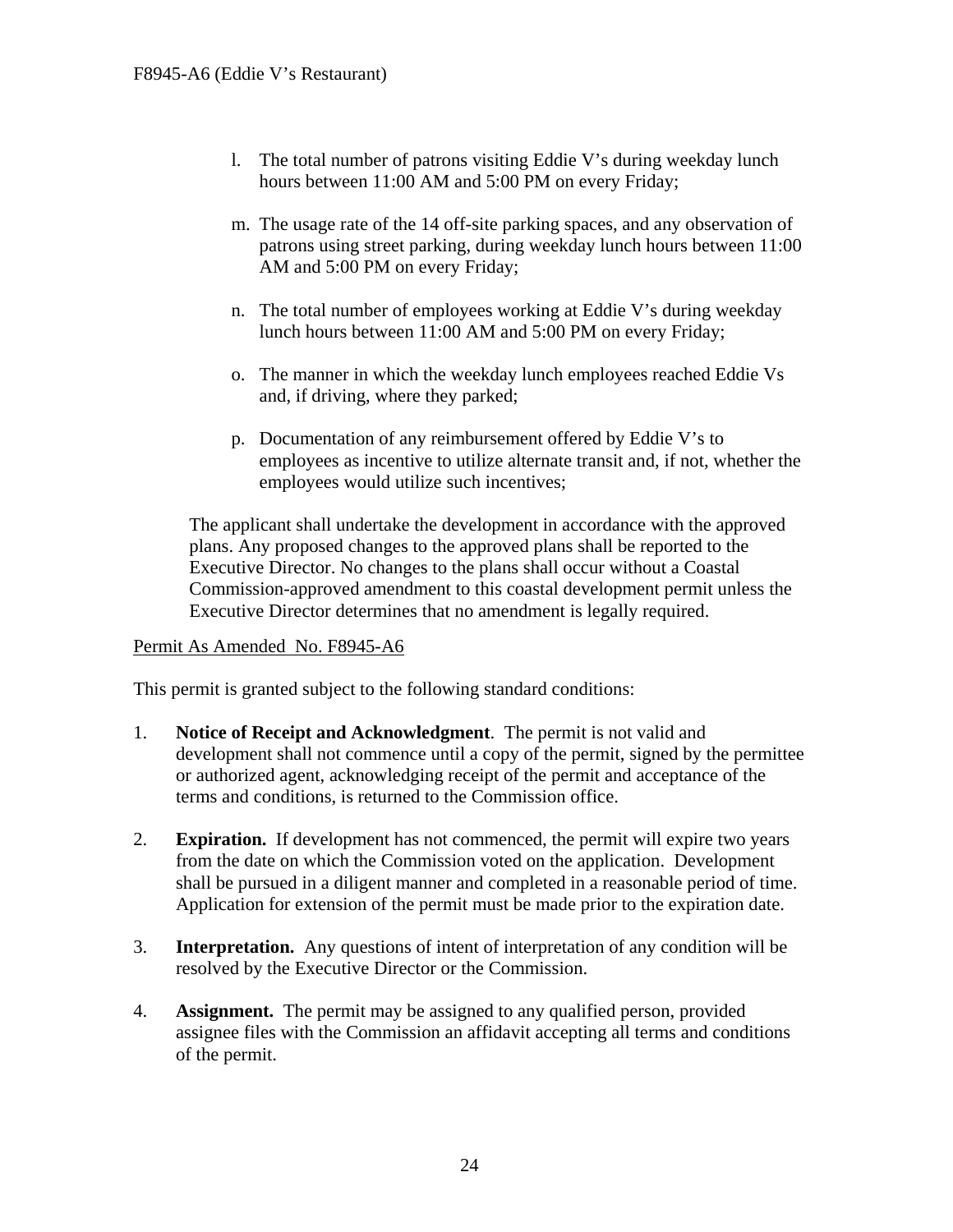5. **Terms and Conditions Run with the Land.** These terms and conditions shall be perpetual, and it is the intention of the Commission and the permittee to bind all future owners and possessors of the subject property to the terms and conditions.

This permit is granted subject to the following special conditions:

- 1. [Amended Special Condition No. 1 of F8945-A5] Off-Site Parking. **PRIOR TO ISSUANCE OF THE COASTAL DEVELOPMENT PERMIT AMENDMENT**, the applicant shall submit to the Executive Director for review and written approval, a La Jolla Planned District Joint Use Parking Agreement or other agreement that conforms to the La Jolla PDO requirements for joint use parking for the provision of 14 off-site parking spaces during weekday lunch hours. Said parking agreement shall provide that the proposed off-site parking spaces are located within ¼ mile of Eddie V's restaurant, and are provided exclusively for use by Eddie V's restaurant during weekday lunch hours of operation (applicant must demonstrate the proposed off-site parking spaces are not currently required for any other use or business). A parking fee may not be charged to the patrons utilizing the required off-site parking lots or, if a charge is levied by the off-site operator, Eddie V's must reimburse the patron the complete fee amount through validation or similar means.
- 2. [Amended Special Condition No. 2 of F8945-A3] Sign Plan. **PRIOR TO THE ISSUANCE OF THE COASTAL DEVELOPMENT PERMIT AMENDMENT**, the applicant shall submit to the Executive Director a plan for signage related to the location of the off-site parking. Signage shall be installed on the Eddie V's restaurant site directing the public to the location of the off-site parking. Signage shall also be installed at the parking lot where the off-site parking is proposed to be located identifying the hours and use of the lot for Eddie V's patrons. All the abovedescribed signage at Eddie V's restaurant shall consist of monument or wall signs only. No tall, free-standing pole or roof signs shall be allowed except at the off-site parking location and only if deemed necessary and sufficient by the Executive Director. Said plans shall be subject to the review and written approval of the Executive Director.

The permittee shall undertake the development in accordance with the approved plans. Any proposed changes to the approved plans shall be reported to the Executive Director. No changes to the plans shall occur without a Coastal Commission approved amendment to this coastal development permit unless the Executive Director determines that no amendment is legally required.

- 3. **Prior Conditions of Approval.** All prior conditions of approval of coastal development permit No. F8945, F8945-A1, F8945-A2, F8945-A3, and F8945-A5 not specifically revised herein, shall remain in full force and effect.
- 4. **Hours of Operation.** The restaurant/lounge is authorized to be open for business evenings and lunch hours 7 days a week. On weekdays, lunch hours shall start no earlier than 11:00 AM. The total operating square footage during weekday lunch hours within the Eddie V's leasehold shall be no more than 4,400 square feet.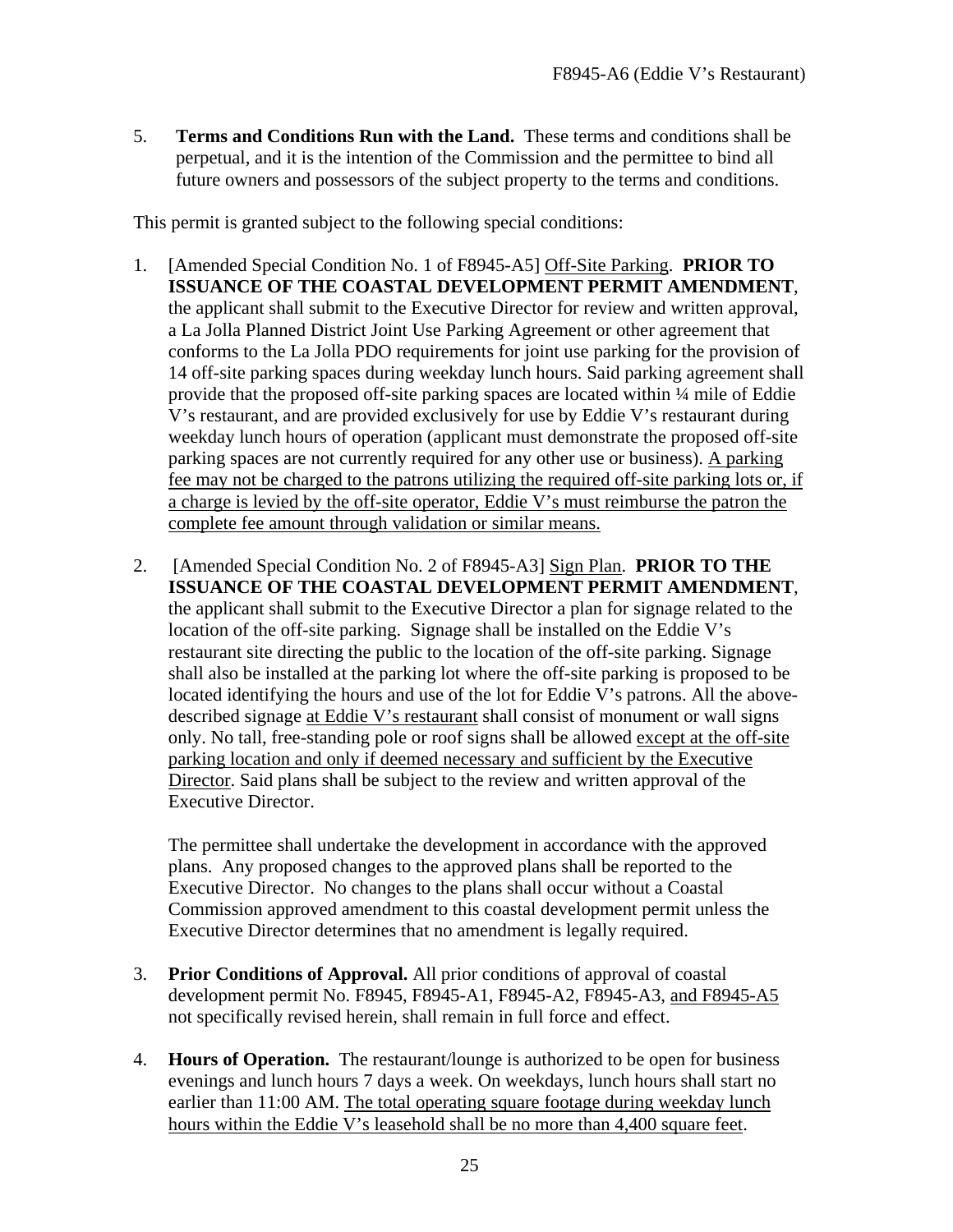#### 5. **Deed Restriction.** PRIOR TO THE ISSUANCE OF THIS COASTAL

DEVELOPMENT PERMIT, the permittee shall submit to the Executive Director for review and written approval documentation demonstrating that the permittee has executed and recorded against the parcel(s) governed by this permit a deed restriction, in a form and content acceptable to the Executive Director: (1) indicating that, pursuant to the permit, the California Coastal Commission has authorized development on the subject property subject to the terms and conditions that restrict the use and enjoyment of that property, and (2) imposing the special conditions of this permit as covenant, conditions, and restriction on the use and enjoyment of the property. The deed restriction shall include a legal description of the entire parcel or parcels governed by this permit. The deed restriction shall also indicate that, in the event of an extinguishment or termination of the deed restriction for any reason, the terms and conditions of this permit shall continue to restrict the use and enjoyment of the subject property so long as either this permit or the development it authorizes, or any part, modification or amendment thereof, remains in existence or with respect to the subject property.